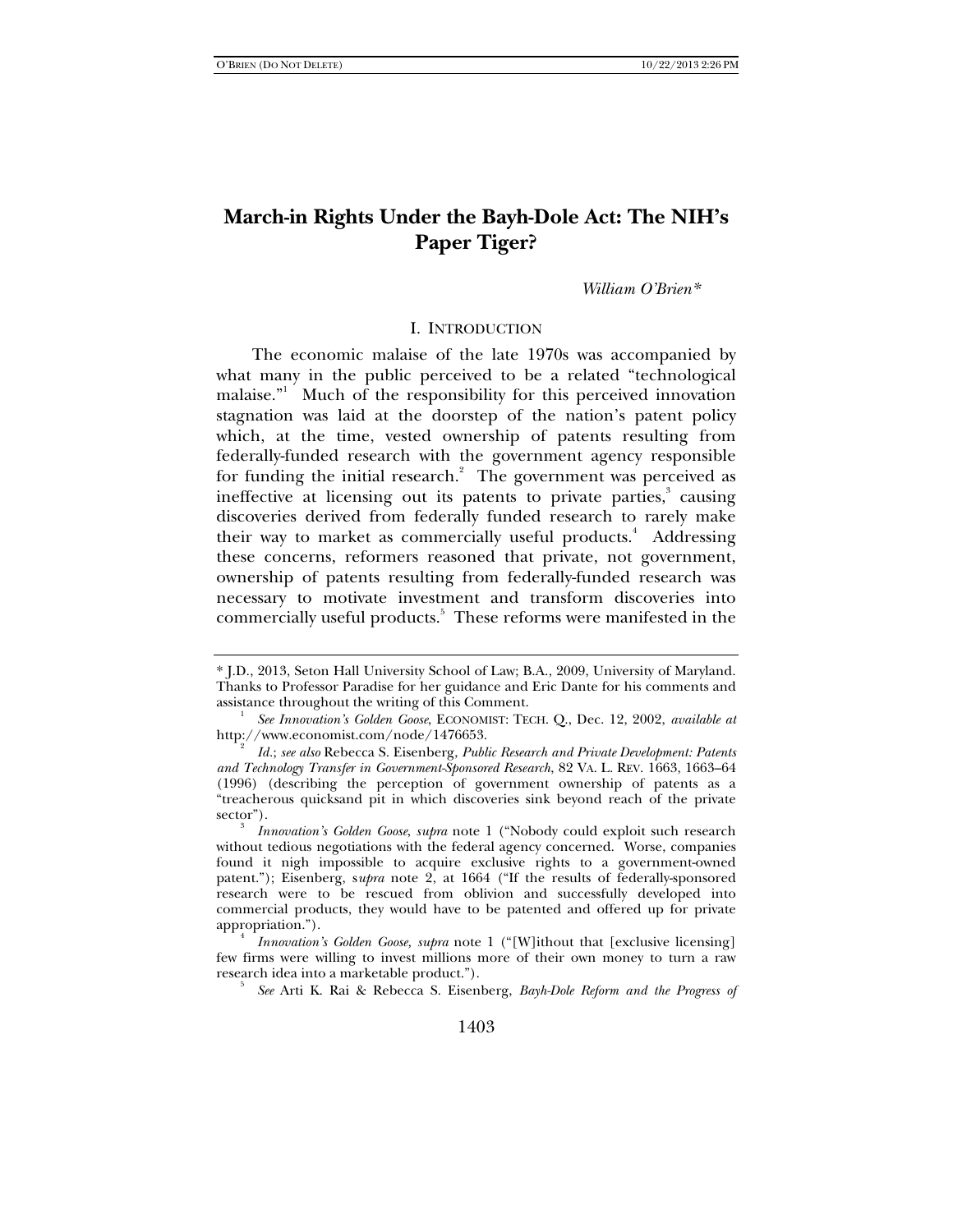Bayh-Dole Act of 1980 (the "Act"), which allowed small businesses and academic institutions receiving federal research funds to own any patents resulting from that research, and to convey exclusive rights to those patents to private firms.<sup>6</sup>

Although the Act's primary concern was to encourage private investment and innovation, the Act's drafters also endeavored to protect the public from harm, which might result from a private firm's nonuse or unreasonable use of an invention that the public had funded.<sup>7</sup> To that end, the Act contains two significant reservations of government rights.<sup>8</sup> First, the federal government retains a non-exclusive, non-transferable, royalty-free license to use the patent "for or on behalf of the United States."9 Second, the federal funding agency can, under certain legally prescribed circumstances, "march-in" and compel the patent holder to grant a license to a "responsible applicant."<sup>10</sup> The federal funding agency may exercise its march-in rights *sua sponte* or at the request of a third party.<sup>11</sup>

An agency may march-in if it finds that "action is necessary to alleviate health or safety needs which are not reasonably satisfied by the contractor, assignee, or their licensees"<sup>12</sup> or if "the contractor or assignee has not taken, or is not expected to take within a reasonable time, effective steps to achieve practical application of the subject invention."<sup>13</sup> Despite this potentially broad statutory language, no

 $\begin{bmatrix} 10 & 10 & 0 & 0 & 0 \\ 11 & 16 & 0 & 0 & 0 \\ 12 & 16 & 0 & 0 & 0 \\ 13 & 16 & 0 & 0 & 0 \\ 14 & 0 & 0 & 0 & 0 \\ 0 & 0 & 0 & 0 & 0 \\ 0 & 0 & 0 & 0 & 0 \\ 0 & 0 & 0 & 0 & 0 \\ 0 & 0 & 0 & 0 & 0 \\ 0 & 0 & 0 & 0 & 0 \\ 0 & 0 & 0 & 0 & 0 \\ 0 & 0 & 0 & 0 & 0 \\ 0 & 0 & 0 & 0 & 0 \\ 0 & 0 & 0 &$ 

*Biomedicine*, 68 L. & CONTEMP. PROBS. 289, 290 (2003).

Act of Dec. 12, 1980, Pub. L. No. 96-517, § 6(a), 94 Stat. 3015, 3019–28 (1980) (codified as amended at 35 U.S.C. §§ 200–12 (2006)). 7

 <sup>35</sup> U.S.C. § 200 ("It is the policy and objective of the Congress to promote the utilization of inventions arising from federally supported research or development . . . [and] to ensure that the Government obtains sufficient rights in federally supported inventions to meet the needs of the Government and *protect the public against nonuse or unreasonable use* of [those] inventions.") (emphasis added).

 $\frac{1}{9}$  *Id.* § 202(c)(4), § 203(a).<br><sup>9</sup> *Id.* § 202(c)(4).

<sup>&</sup>lt;sup>13</sup> 35 U.S.C. § 203(a)(1). The Act also provides two other circumstances under which an agency may march-in which are not relevant to this Comment. *See id.* §  $203(a)(3)$  (providing for march-in rights when "action is necessary to meet requirements for public use specified by Federal regulations and such requirements are not reasonably satisfied by the contractor, assignee, or licensees"); *id.* § 203(a)(4) (providing for march-in rights when "action is necessary because the agreement required by section 204 has not been obtained or waived or because a licensee of the exclusive right to use or sell any subject invention in the United States is in breach of its agreement obtained pursuant to section 204").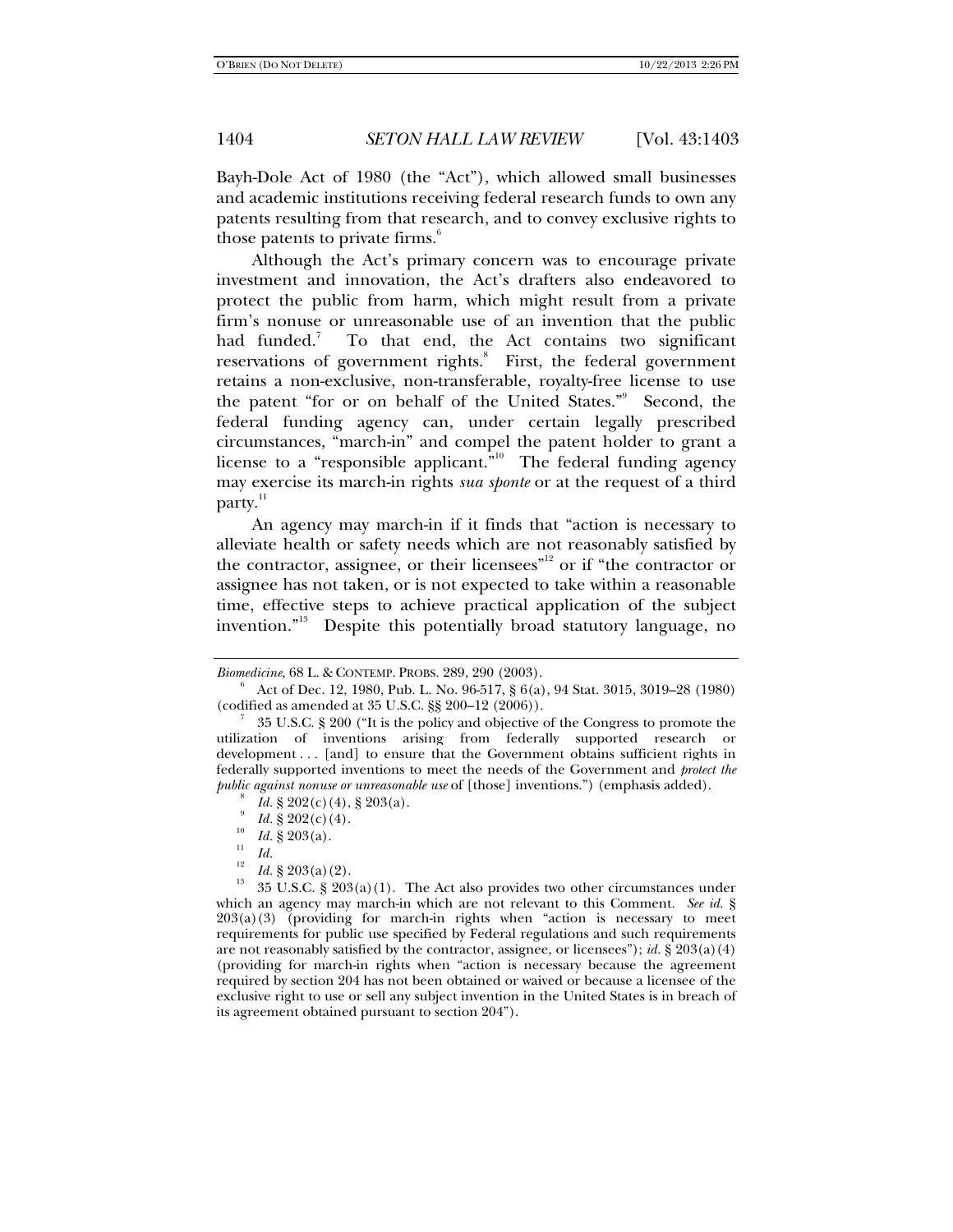federal funding agency has ever exercised its march-in rights.<sup>14</sup> The only agency which has ever been petitioned under the Act's march-in rights provision is the National Institutes of Health (NIH); and, it has declined to do so on four separate occasions.<sup>15</sup> This has raised questions regarding whether there are any circumstances under the Act which would ever prompt the NIH, or another agency, to exercise its march-in rights.<sup>16</sup>

The most recent petition was from a group of Fabry disease patients which asked the NIH to use its march-in power to address an emergency drug shortage.<sup>17</sup> Fabry disease is a rare genetic disorder which has only one FDA approved treatment: agalsidase beta, known commercially as Fabrazyme.18 Fabrazyme is subject to the Act's march-in rights provisions because the NIH funded the initial research that resulted in its discovery.<sup>19</sup> The supply of Fabrazyme was interrupted in June  $2009$ ,<sup>20</sup> resulting in massive rationing of the drug which has caused a resurgence of the patients' painful symptoms and, allegedly, the deaths of at least three patients. $21$  In response to this health emergency, a group of Fabry disease patients petitioned the

<sup>14</sup> Kevin W. McCabe, Note, *Implications of the CellPro Determination on Inventions Made With Federal Assistance: Will the Government Ever Exercise Its March-In Right?*, 27 PUB. CONT. L. J. 645, 649 (1998) ("The Government's march-in right has existed in relative obscurity—never used and largely forgotten—since 1964.").

*See In re* Fabrazyme, Manufactured by Genzyme Corp., (Nat'l Insts. of Health, 2010) (determination), *available at* http://www.ott.nih.gov/sites/default/files /documents/policy/

March-In-Fabrazyme.pdf (last visited Sept. 23, 2013) [hereinafter "Fabrazyme Determination"]; *In re* Norvir, Manufactured by Abbot Laboratories, Inc., (Nat'l Insts. of Health, 2004) (determination), *available at* 

http://www.ott.nih.gov/sites/default/files/documents/policy/March-In-Norvir.pdf (last visited Sept. 23, 2013) [hereinafter "Norvir Determination"]; *In re* Xalatan, Manufactured by Pfizer, Inc., (Nat'l Insts. of Health, 2004) (determination), *available at* http://www.ott.nih.gov/sites/default/files/documents/policy/

March-in-xalatan.pdf (last visited Sept. 23, 2013) [hereinafter "Xalatan Determination"]; *In re* Petition of CellPro, Inc., (Nat'l Insts. of Health, 1997) (determination), *available at* http://www.nih.gov/news/pr/aug97/nihb-01.htm (last visited Jan. 29, 2012) [hereinafter "CellPro Determination"].

<sup>&</sup>lt;sup>16</sup> See generally McCabe, *supra* note 14.

<sup>&</sup>lt;sup>17</sup> *See* Fabrazyme Determination, *supra* note 15, at 1.<br><sup>18</sup> *Id. Id.* 20 *Id.* 20 **Id.** 20 **ID.** 20 **ID.** 20 **C** 

*See* Robert Weisman, *Genzyme Struggles to Recover From Virus*, BOS. GLOBE (Sept. 21, 2009), http://www.boston.com/business/healthcare/articles/2009/09/21

<sup>/</sup>genzyme\_struggles\_to\_rebound\_from\_virus\_setback/. 21 *See* Susan Donaldson James, *Fabry Disease Patients Get Sicker as Drugs Go Overseas*, ABC NEWS (Aug. 30, 2011), http://abcnews.go.com/Health/fabry-disease-patientssicker-sue-drug-company lifesaving/story?id=14403759.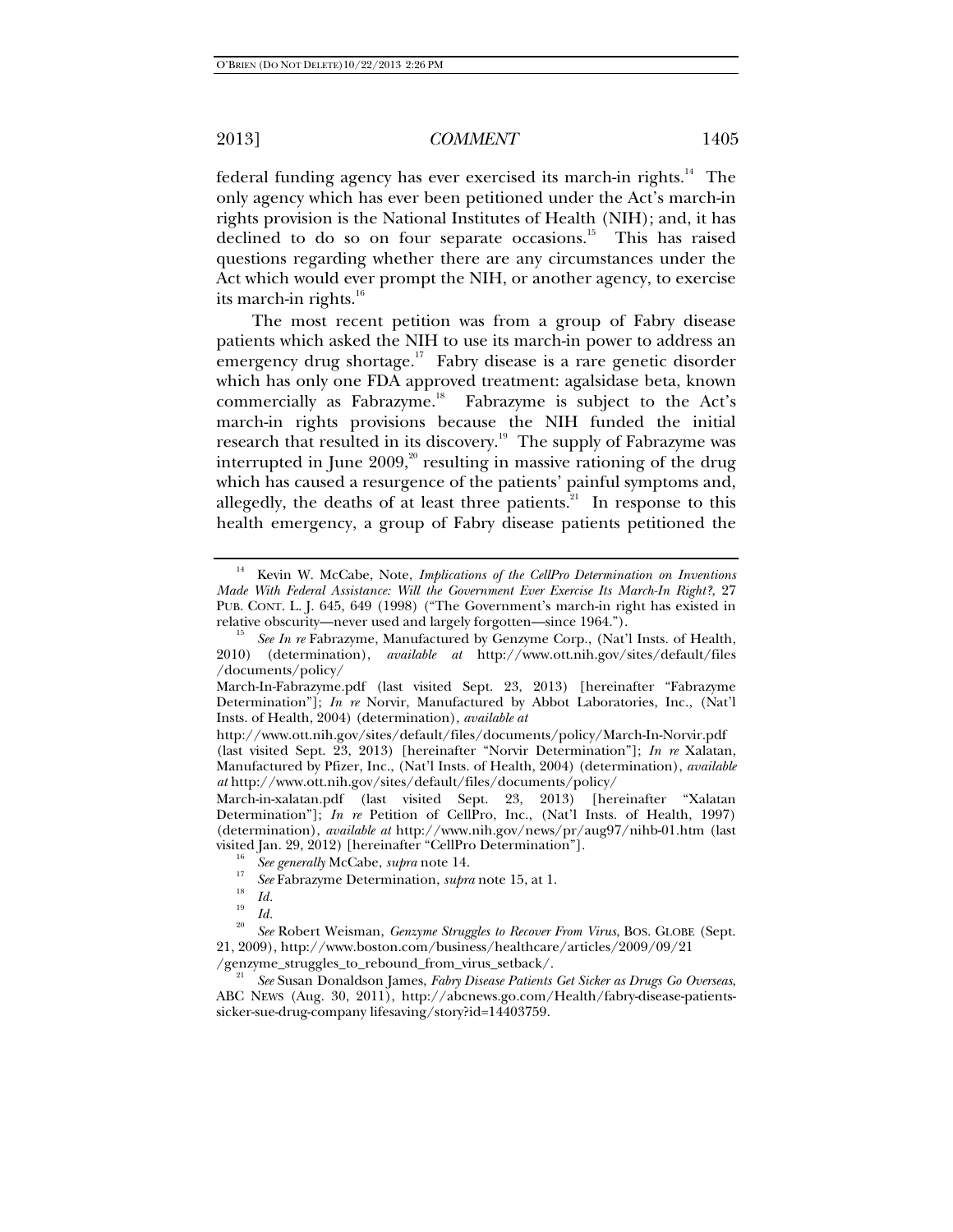NIH, requesting that the agency march-in and force the drug's manufacturer, Genzyme Corporation, to grant a non-exclusive open license to a third party who could then begin manufacturing the drug in an attempt to alleviate the shortage.<sup>22</sup> The NIH denied the patients' request on the grounds that the circumstances did not meet the legal standard necessary to warrant a march-in under the Act. $23$ Although Genzyme initially predicted that the shortage would only last six to eight weeks,<sup>24</sup> full production did not resume until March  $2012.<sup>25</sup>$ 

Scholarly literature on the issue of government march-in rights has focused largely on the more amorphous question of whether or not march-in authority can be utilized as a mechanism to enforce drug price controls.<sup>26</sup> There is a dearth of literature, however, on the narrower question that this Comment seeks to address: given the NIH's determinations in the Fabryzyme case and other prior cases, what circumstances, if any, would ever warrant a march-in in order to protect the public health and safety? This Comment will argue that the reasoning relied upon in the NIH's Fabrazyme determination is legally incorrect, and, practically speaking, effectively reads march-in rights as a public protection mechanism out of the Act. This Comment will demonstrate that the NIH's interpretation of the Act ignores both the plain legal standard set forth in the Act itself as well as congressional intent.

If the NIH changes its interpretation of its march-in authority, the agency will help to more effectively protect the public in future

<sup>22</sup> <sup>22</sup> *See* Fabrazyme Determination, *supra* note 15.<br><sup>23</sup> *Id.* 

*See Will There Be One Global Recommendation for Supply Allocation of Cerezyme® (imiglucerase for injection) and/or Fabrazyme® (agalsidase beta)?*, GENZYME SUPPLY UPDATE (June 24, 2009), http://supplyupdate.genzyme.com/weblog

<sup>/</sup>recommendation-for-supply-allocation-of-cerezyme-imiglucerase-for-injection- $1.html.$ 

*See* Sten Stovall, *Genzyme Gets Nod From FDA For Plant*, WALL ST. J. (Jan. 25, 2012), http://online.wsj.com/article/

SB10001424052970203718504577180782783340816.html (noting that full production is expected to resume in March 2012 given the fact that the FDA approved the company's new production facility on Jan. 24, 2012).

*Cf.* John H. Raubitschek & Norman J. Latker, *Reasonable Pricing—A New Twist for March-in Rights Under the Bayh-Dole Act*, 22 SANTA CLARA COMPUTER & HIGH TECH. L.J. 149 (2005) (arguing that the Act does not require reasonable drug prices); *see generally* Peter S. Arno & Michael H. Davis, *Why Don't We Enforce Existing Drug Price Controls? The Unrecognized and Unenforced Reasonable Pricing Requirements Imposed upon Patents Deriving in Whole or in Part from Federally Funded Research*, 75 TUL. L. REV. 631 (2001).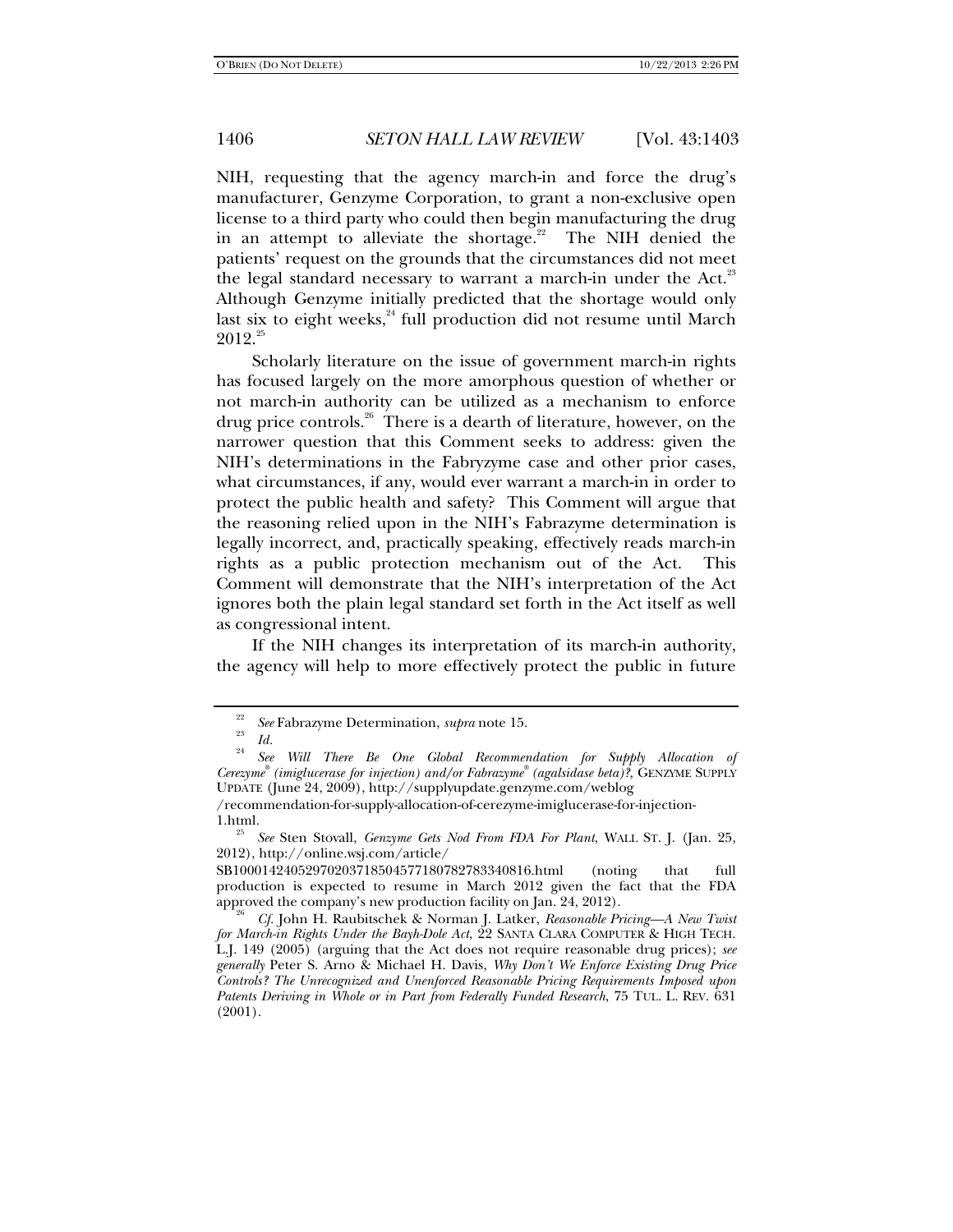cases similar to the Fabrazyme case. This Comment will also address the procedural, regulatory, and political hurdles facing the NIH or another government agency seeking to exercise its march-in authority as a means of protecting the public. These procedural hurdles are great, which makes march-in rights a potentially poor tool for use in an emergency situation such as the Fabrazyme case. The lengthy process may, in fact, cause the NIH to adhere to its mistaken legal interpretation of its march-in authority in future cases where the public health is threatened. This Comment will advocate that reform of the Act's march-in mechanisms is necessary in order to avoid future tragedies similar to the Fabrazyme situation.

The Fabry disease community was forced to endure a dire health emergency for nearly three years. The NIH's abrogation of its legal duty has, at least in part, contributed to the pain, suffering, and death of U.S. citizens who would otherwise have had greater access to a lifesaving drug which was developed with taxpayer dollars. This is more than a mere mistake of legal interpretation; it is a human tragedy. If the protection that the Act's march-in rights provision provides is insufficient to protect our nation's citizens from similar future tragedies, then Congress must reform the Bayh-Dole Act.

Part II of this Comment will detail the history of the Bayh-Dole Act, focusing on the history of march-in rights and the legislative intent behind the Act. Part III will set forth the specifics of the Fabry disease case and present the NIH's reasoning for declining the petition to march-in. Part IV will argue that the NIH's decision in the Fabry disease case was wrong and that a broader reading of the march-in rights provision is legally correct and necessary to protect the public health in similar cases. Part V will examine potential reforms to the Bayh-Dole Act that are necessary to avoid similar tragedies in the future given the likelihood that the NIH will continue to adhere to its mistakenly narrow conception of its marchin authority. Part VI concludes.

#### II. MARCH-IN RIGHTS AND THE BACKGROUND OF THE BAYH-DOLE ACT

#### *A. March-In Rights History*

President John F. Kennedy first attempted to standardize the patent policy of various federal funding agencies in  $1963$ .<sup>27</sup> He issued a memorandum declaring that the patent rights to all publicly-

See Memorandum and Statement of Government Patent Policy, 28 Fed. Reg. 10,943 (Oct. 12, 1963).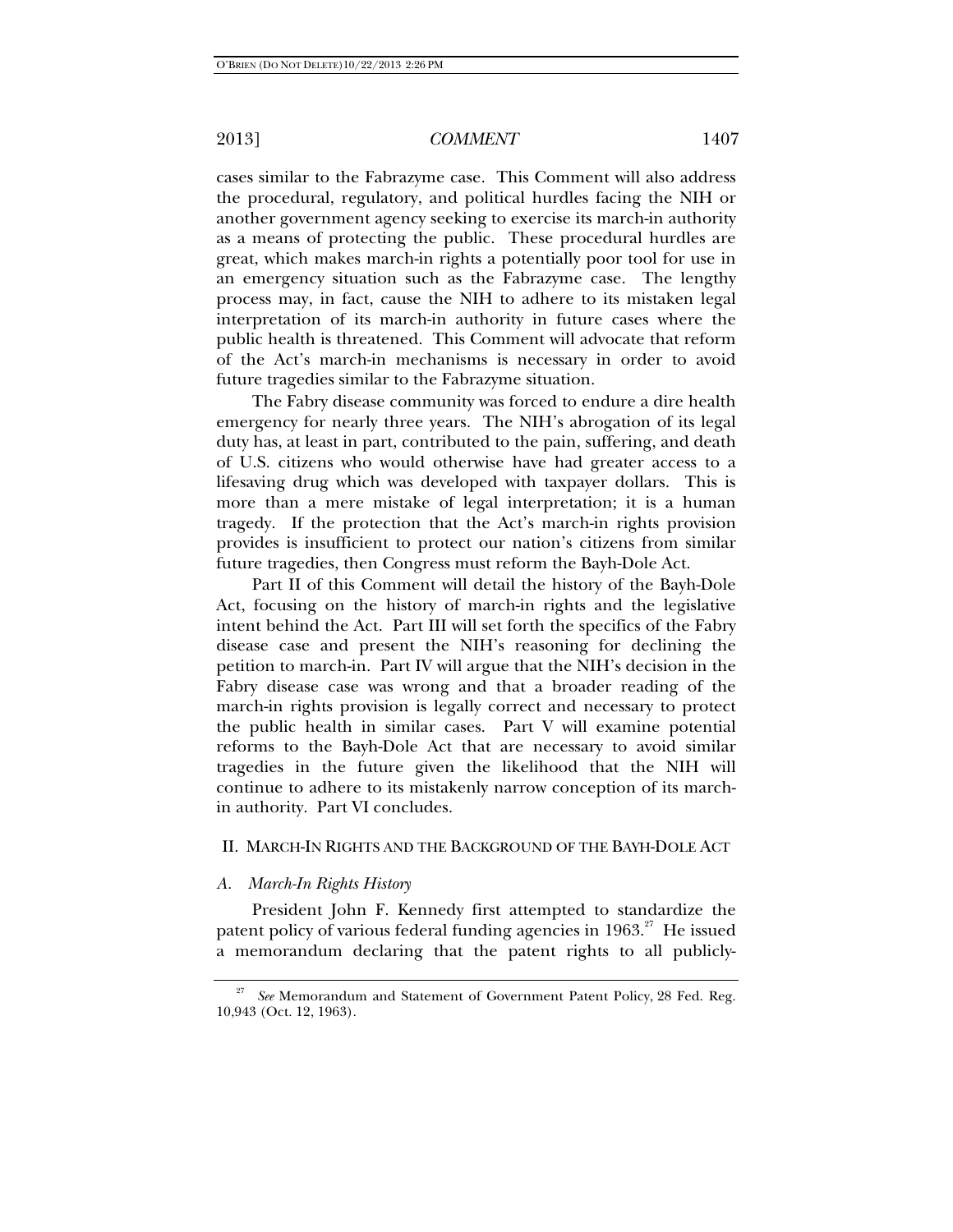funded inventions should generally be vested in the federal government funding agency. $28$  The memorandum does, however, contemplate narrow situations where it would be in the public interest to vest principal or exclusive rights in the contractor receiving federal funds.<sup>29</sup> In the event that a contractor were to retain patent rights, the memorandum noted that the government reserved the right to compel the contractor (or its grantee, licensee, or assignee) to grant a license to a responsible applicant on reasonable terms if such action was necessary "to fulfill health needs, or for other public purposes...."<sup>30</sup> This policy of maintaining the ability to compel a patent holder to grant a license based on unmet health or safety needs is a direct precursor to the march-in rights provision contained in the Bayh-Dole Act.<sup>31</sup> It demonstrates that even before the Bayh-Dole Act, government agencies were expected to take action when the unreasonable use or nonuse of an invention, the development of which was funded by taxpayer dollars, threatened public health and safety.<sup>32</sup>

These reservations of government rights notwithstanding, the general policy prior to 1980 was retention of patent rights resulting from federally funded research solely by the federal funding agency.<sup>33</sup> Despite attempts at standardization from both President Kennedy and President Richard Nixon, by 1980 each federal funding agency had different regulations and requirements for licensing out its patents.<sup>34</sup> This confusing regulatory scheme, coupled with the general ineffectiveness of federal agencies at licensing patents to private enterprises, resulted in much of the technology derived from government-funded research going unutilized by private industry and never making it to market in the form of publicly useful commercial

 *Id.*; *see also* James E. Dobkin, *Patent Policy in Government Research and Development Contracts*, 53 VA. L. REV. 564, 568-69 (1967).

 *See* Barbara M. McGarey & Annette C. Levey, *Patents, Products, and Public Health: An Analysis of the CellPro March-In Petition*, 14 BERKELEY TECH. L. J. 1095, 1097– 98 (1999); Eisenberg, *supra* note 2, at 1663–64; Ralph C. Nash & Leonard Rawicz, George Washington University, Government Contracts, Monograph No. 10, Patents and Technical Data 74–78 (1983).

<sup>28</sup> *See id.* at 10,944*.* <sup>29</sup>*See id.* at 10,945*.* <sup>30</sup>

<sup>&</sup>lt;sup>31</sup> It should be noted that President Nixon issued a memorandum in 1971 largely reaffirming President Kennedy's patent policy, including the retained authority of the government to compel the granting of a license based on unmet health or safety needs. *See* Memorandum and Statement of Government Patent Policy, 36 Fed. Reg. 16,887 (Aug. 26, 1971). 32

 $\frac{32}{33}$  *Id.*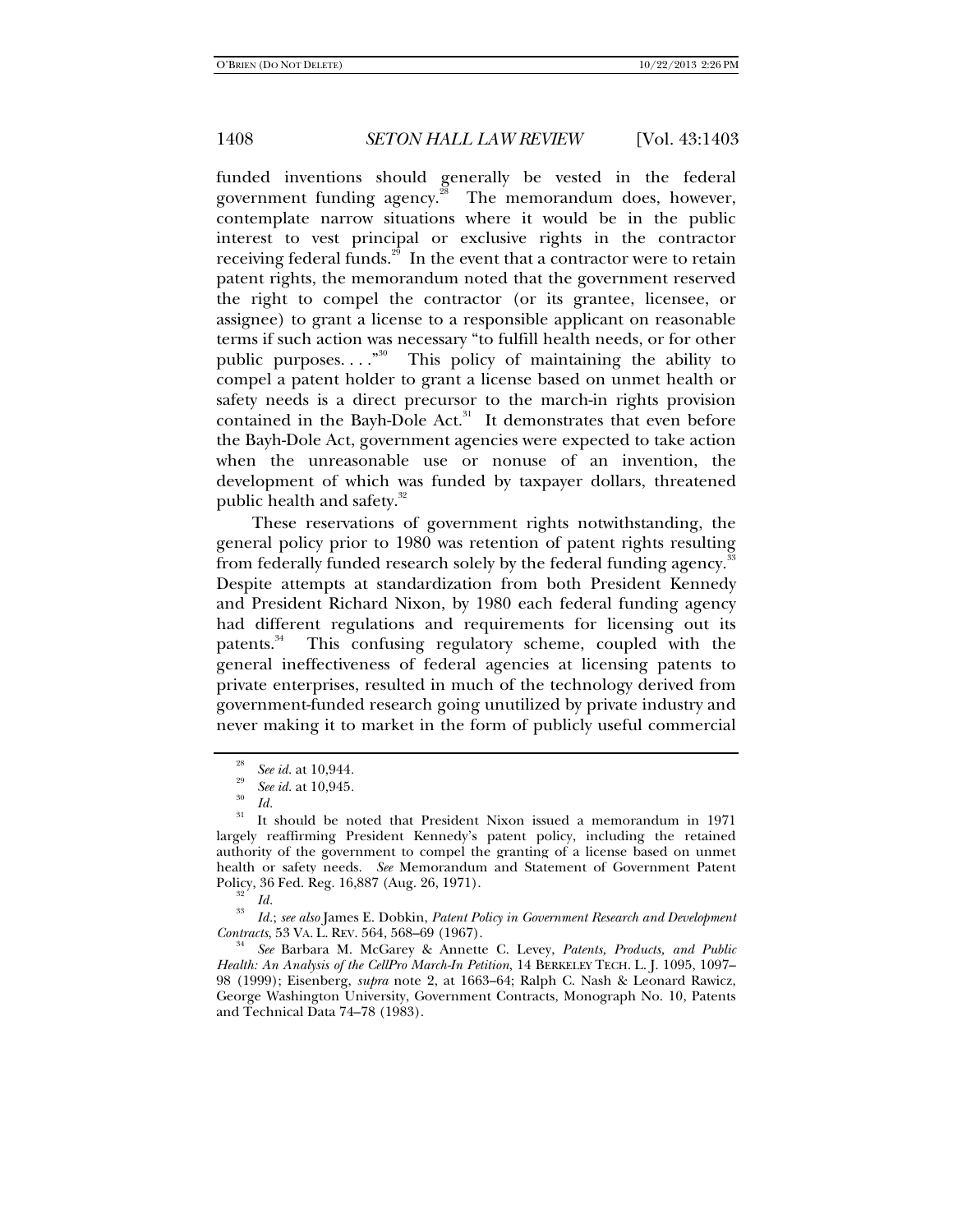products.<sup>35</sup>

These perceived inefficiencies (whether real or imagined), coupled with a perceived innovation stagnation and the overall state of the late 1970s economy, led to calls for reform.<sup>36</sup> Reformers in Congress believed that, in order to more effectively develop the results of federally-funded research into commercially useful products, it was necessary to enact a new statutory scheme which vested these patent rights exclusively in the private sector and allowed for the transfer of these rights to other private entities.<sup>37</sup> This solution would serve a number of goals. It would: (1) ensure the effective transfer and commercial development of patents resulting from government-funded research; (2) "reinvigorate U.S. industry by giving it a fresh infusion of new ideas[;]" and (3) "ensure that U.S. sponsored research discoveries were developed by U.S. firms" rather than foreign competitors.<sup>38</sup> The resulting legislation is codified as amended at 35 U.S.C. §§ 200–12 (2006) and is commonly known as the Bayh-Dole Act.

The Bayh-Dole Act thus established a government-wide policy that allowed recipients of federal funds to retain ownership of any patents resulting from their research.<sup>39</sup> The stated goals of the Act are:

to promote the utilization of inventions arising from federally supported research or development; to encourage maximum participation of small business firms in federally supported research and development efforts; to promote collaboration between commercial concerns and nonprofit

<sup>35</sup> *See* McGarey & Levey, *supra* note 34, at 1098 n.8 (noting that prior to Bayh-Dole only four percent of all government patents had been licensed). Critics have argued that this view is "elusive at best" and that prior to Bayh-Dole patent rights were available to all on a come-one-come-all basis. *See* Arno & Davis, *supra* note 26, at 640–41 n.46; *see also* Tamsen Valoir, *Government Funded Inventions: The Bayh-Dole Act and the* Hopkins v. CellPro *March-in Rights Controversy*, 8 TEX. INTELL. PROP. L.J. 211,  $239$   $(2000)$  ("[I]t is unclear how much, if any, the Bayh-Dole Act has contributed to the successful commercialization of government funded inventions.").

<sup>&</sup>lt;sup>36</sup> *See Innovation's Golden Goose, supra* note 1.<br><sup>37</sup> *See* Eisenberg, *supra* note 2, at 1663–64.

<sup>&</sup>lt;sup>38</sup> *Id.* at 1664–65. 39 35 U.S.C. §§ 200–12 (2010). Although the Act initially only allowed small businesses and non-profit organizations to retain ownership rights in patents resulting from federally funded research, in 1983 President Reagan expanded the scope of the Act by executive order to cover all federal government contractors, including large corporations. *See* Presidential Memorandum to the Heads of Executive Departments and Agencies, Subject: Government Patent Policy, 1983 PUB. PAPERS 248 (Feb. 18, 1983). Congress later codified this policy in 35 U.S.C. § 210(c).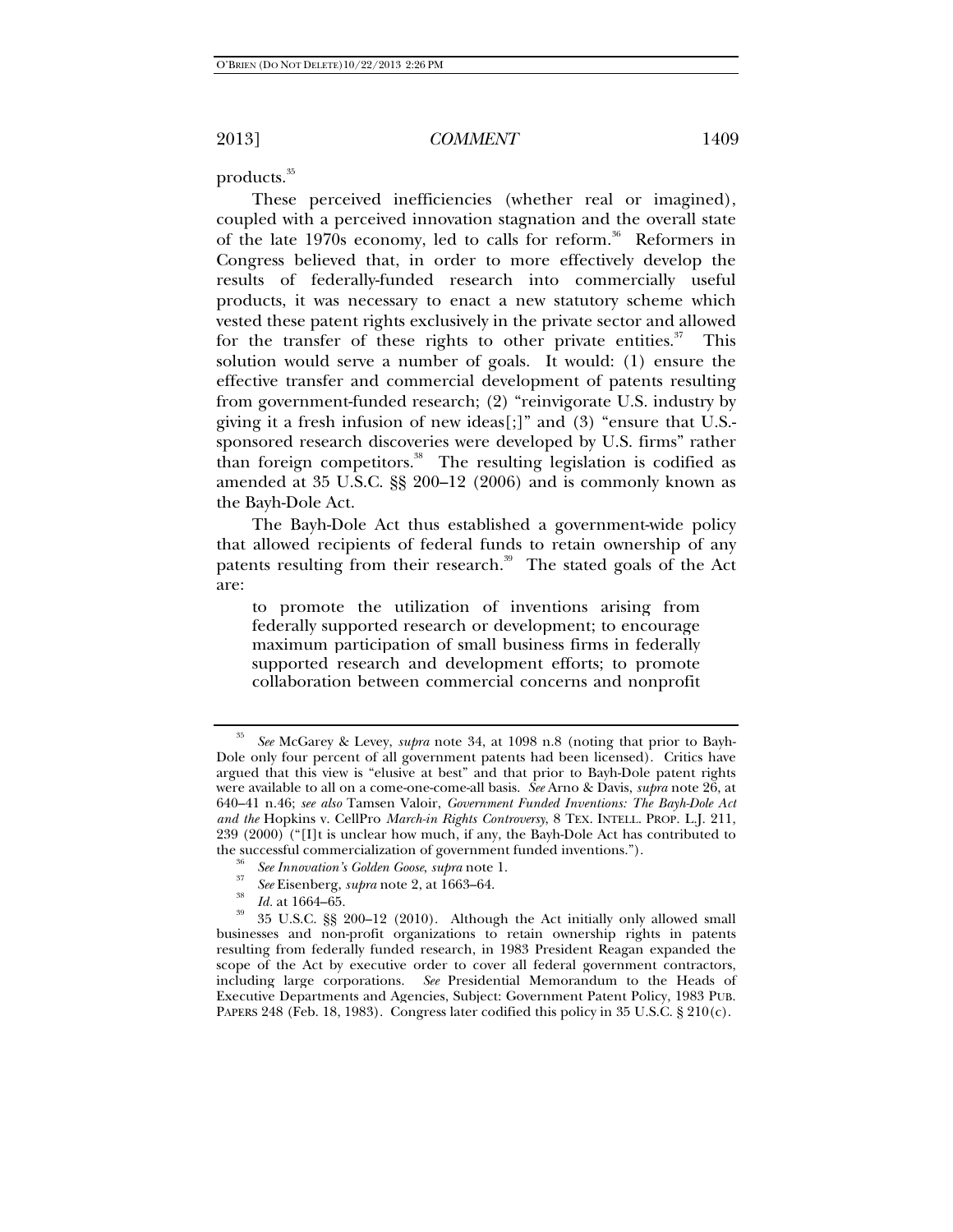organizations, including universities; to ensure that inventions made by nonprofit organizations and small business firms are used in a manner to promote free competition and enterprise without unduly encumbering future research and discovery; to promote the commercialization and public availability of inventions made in the United States by United States industry and labor; to ensure that the Government obtains sufficient rights in federally supported inventions to meet the needs of the Government and *protect the public against nonuse or unreasonable use of inventions*; and to minimize the costs of administering policies in this area. $40^{\circ}$ 

In terms of stimulating the commercial development of discoveries derived from government-sponsored research, the Act has been "consistently hailed as an unqualified success."<sup>41</sup> The Act has "fostered a potent four-way partnership between researchers, their institutions, government, and industry . . . creat[ing] a powerful engine of practical innovation, producing many scientific advances that have extended human life, improved its quality, and reduced suffering for millions of people." $2^2$  The Act is generally credited with the ten-fold increase in patents granted to universities between 1980 and 1997, compared with a two-fold increase in overall patenting during the same time period.<sup>43</sup> Biomedical research in health-related fields accounts for a major share of these university patents, particularly in terms of licensing revenues, a majority of which is publically funded.<sup>44</sup>

While the Act has certainly been successful at its stated goal of promoting increased commercialization of federally funded research, $45$  questions remain as to the ability of the current statutory scheme to effectuate one of the Act's primary stated goals: that of "protect[ing] the public against nonuse or unreasonable use" of

<sup>40 35</sup> U.S.C. § 200 (emphasis added).

<sup>41</sup> Eisenberg, *supra* note 2, at 1708–09. *But cf.* Arno & Davis, *supra* note 26, at 640–41. 42 Raubitschek & Latker, *supra* note 26, at 150. 43

<sup>&</sup>lt;sup>43</sup> *See* D.C. Mowery et al., *The Growth of Patenting and Licensing by U.S. Universities: An Assessment of the Effects of the Bayh-Dole Act of 1980*, 30 RES. POL'Y 99, 104 (2001).<br><sup>44</sup> *Id.* 

*Id.* <sup>45</sup>*Id. But cf.* Arno & Davis, *supra* note 26, at 640–41. Many commentators have also questioned the desirability of fostering such close ties between industry and academia and argue that Bayh-Dole has fostered an incentive structure which increasingly encourages universities and other entities to patent "basic research" which is properly left in the public sphere as patents on such research could hinder technological progress in the future. *See* Rai & Eisenberg, *supra* note 5, at 290.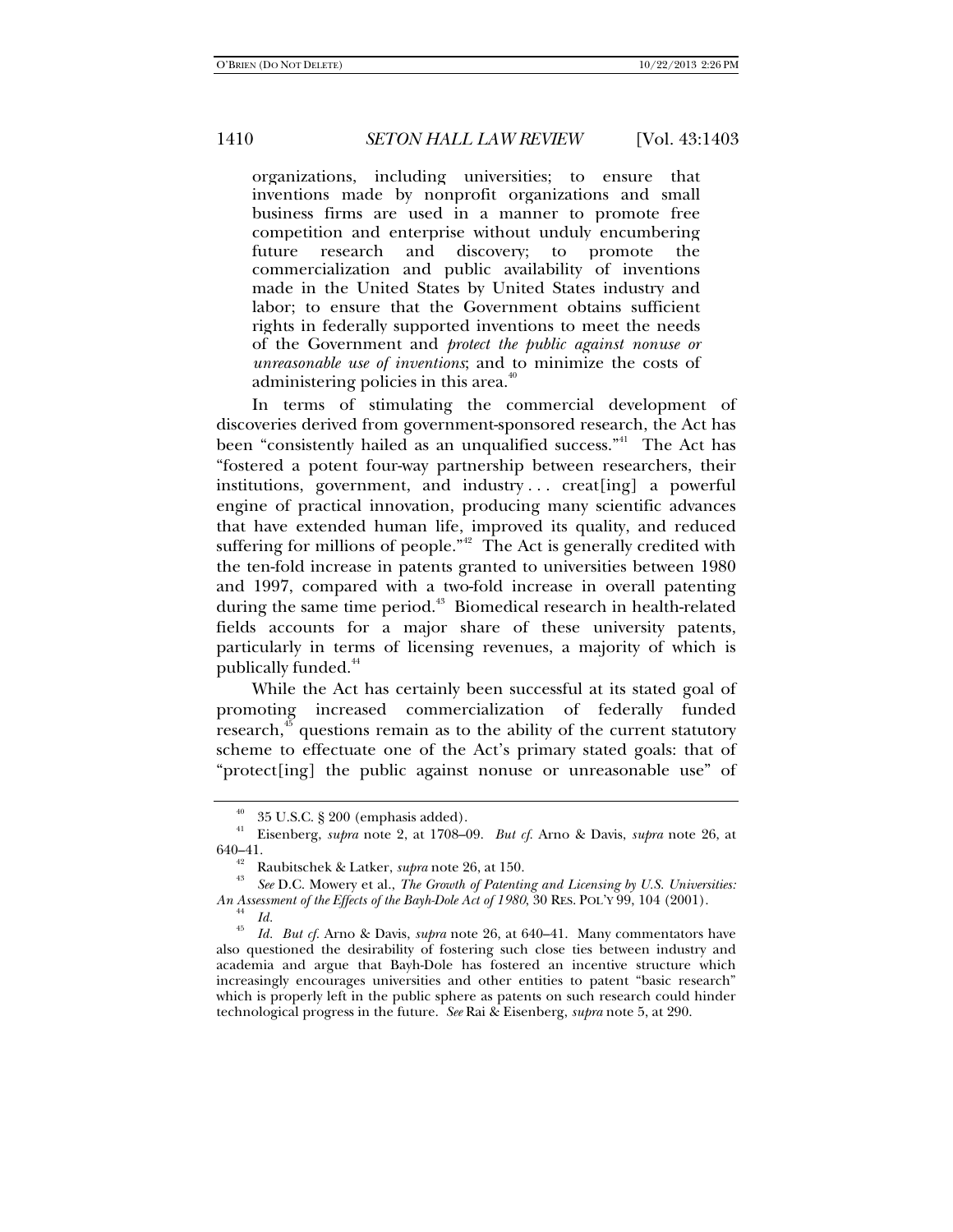those inventions.<sup>46</sup> In order to balance the commercial goals of the Act with the interests of the broader public, the Act contains two significant reservations of government rights over inventions arising from federally funded research.<sup> $47$ </sup> First, the federal government retains a non-exclusive, non-transferable, royalty-free license to use the patent "for or on behalf of the United States."<sup>48</sup> Second, the federal funding agency can, under certain legally prescribed standards, march-in and compel the patent holder to grant a license to a "responsible applicant."<sup>49</sup> An agency may take action on its own or upon the request of an interested third party in the form of a petition. $50$ 

In order to march-in under the Act, one of four legal standards must be satisfied, two of which are relevant for the purposes of this Comment. $51$  The two relevant standards provide that an agency may march-in if it determines that such action is "necessary" (1) "because the contractor or assignee has not taken, or is not expected to take within a reasonable time, effective steps to achieve practical application of the subject invention"<sup>52</sup> or  $(2)$  "to alleviate health or safety needs which are not reasonably satisfied by the contractor, assignee, or their licensees[.] $\mathbb{S}^3$ 

The plain language of the Act therefore demonstrates that march-in rights, along with the ability of the government to use an

*See, e.g., id.* § 203(a)(3)–(4). These provisions allow for a march-in when an agency determines action is necessary (1) "to meet requirements for public use specified by Federal regulations and such requirements are not reasonably satisfied by the contractor, assignee, or licensees" or (2) "because the agreement required by section 204 has not been obtained or waived or because a licensee of the exclusive right to use or sell any subject invention in the United States is in breach of its agreement obtained pursuant to section 204." *Id.* at § 203(a)(3)–(4). Neither of these standards involve public health or safety concerns, and are thus outside the scope of this Comment.<br><sup>52</sup> The Act defines "practical application" as:

to manufacture in the case of a composition or product, to practice in the case of a process or method, or to operate in the case of a machine or system; and, in each case, under such conditions as to establish that the invention is being utilized and that its benefits are to the extent permitted by law or Government regulations *available to the public on reasonable terms*.

35 U.S.C. § 201(f) (emphasis added). 53

*Id.* § 203(a)(2).

 $^{46}$  35 U.S.C. § 200 (2006).

*See id.* § 202(c)(4), § 203(a).

<sup>&</sup>lt;sup>48</sup> *Id.* § 202(c)(4).<br>
<sup>49</sup> *Id.* § 203(a).<br> *Id.* § 203(b).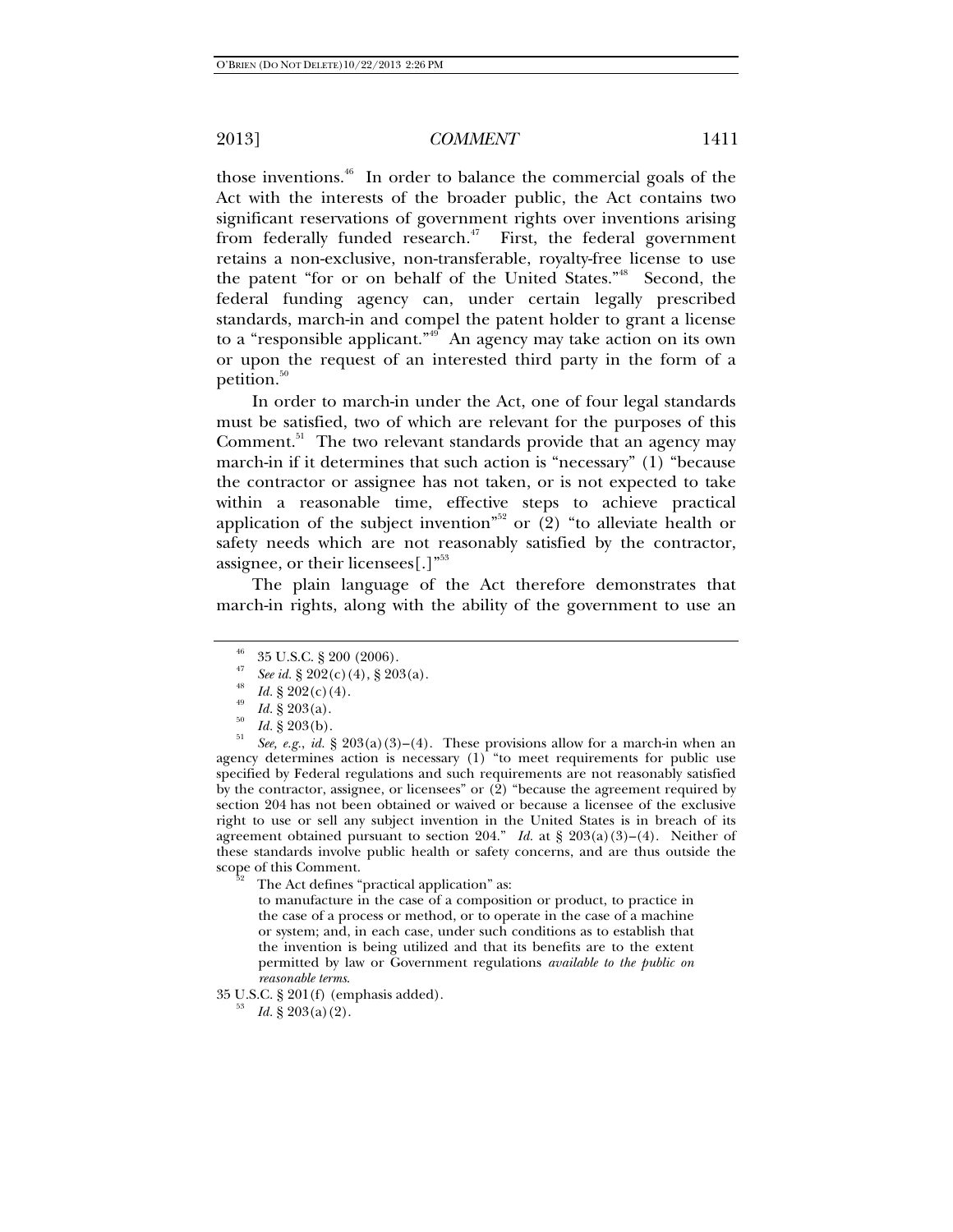invention "for or on behalf of the United States," are the primary regulatory mechanisms by which the public is to receive protection from the nonuse or unreasonable use of inventions funded by taxpayer dollars.<sup>54</sup> A review of the bill's legislative history bolsters this view, as march-in rights were continually referred to as a means of protecting the public during hearings on the bill.<sup>55</sup> Contemporary legal scholarship has not addressed what minimum protections the act provides,<sup>56</sup> and has instead focused on the more amorphous question regarding whether or not the Act can be construed to include things such as price controls for drugs.<sup>57</sup> These questions aside, the Act's legislative history and plain language conclusively demonstrate, at a minimum, that march-in rights were intended to provide the public with at least *some* level of protection. The issue this Comment seeks to address is just how broadly courts and administrative agencies should read those protections in light of the text of the Act and its aforementioned history.

#### *B. Procedural Hurdles to Exercising March-in Rights*

Federal regulations set forth a detailed, multi-step process for

The Department [of Energy] believes that march-in rights, although available to the Government for more than 10 years, have not been utilized because [problems arising from granting patent rights to government contractors] are illusionary and not actual. *If and when negative effects result from allowing a contractor to retain title to an invention of commercial importance, march-in rights are there to address them*. Otherwise DOE believes they will never be used.

(emphasis added). <sup>56</sup>*See* Arno & Davis, *supra* note 26, at 660 ("Congress uniformly viewed march-in rights as the mechanism (along with recoupment provisions) to protect the public."). 57 *Id.* at 640–41 (arguing that the legislative history of the Act demonstrates that

march-in rights were intended as a mechanism for enforcing reasonable drug prices). *But cf.* Raubitscheck & Latker, *supra* note 26, at 150 (arguing that the marchin rights provision was not intended as a price control mechanism). The NIH resolved this dispute in Raubitschek and Latker's favor in rendering its decisions regarding the Norvir and Xalatan march-in petitions. *See* discussion *infra* Part II.C.2.

<sup>54</sup>

*See id.* § 202(c)(4), § 203(a). 55 *See Patent and Trademark Law Amendments of 1980: Hearing on H.R. 6933 Before the Subcomm. on Legis. and Nat'l Sec. of the H. Comm. on Gov't Operations*, 96th Cong. 135 (1980) (letter from Ralph Nader) ("the present bill relies heavily on such 'march-in rights' to protect the public"); *Patent and Trademark Law Amendments of 1980: Hearing on H.R. 6933 Before the Subcomm. on Legis. and Nat'l Sec. of the H. Comm. on the Judiciary*, 96th Cong. 355 (1980) (statement of Mr. Bremer, Pres., Society of Univ. Patent Administrators) ("the public is adequately protected through appropriate march-in provisions"); *The University and Small Business Patent Procedures Act: Hearing on S. 414 Before the S. Comm. on the Judiciary*, 96th Congress 56 (1980) (letter from Elmer B. Staats, Comptroller Gen. of the U.S.):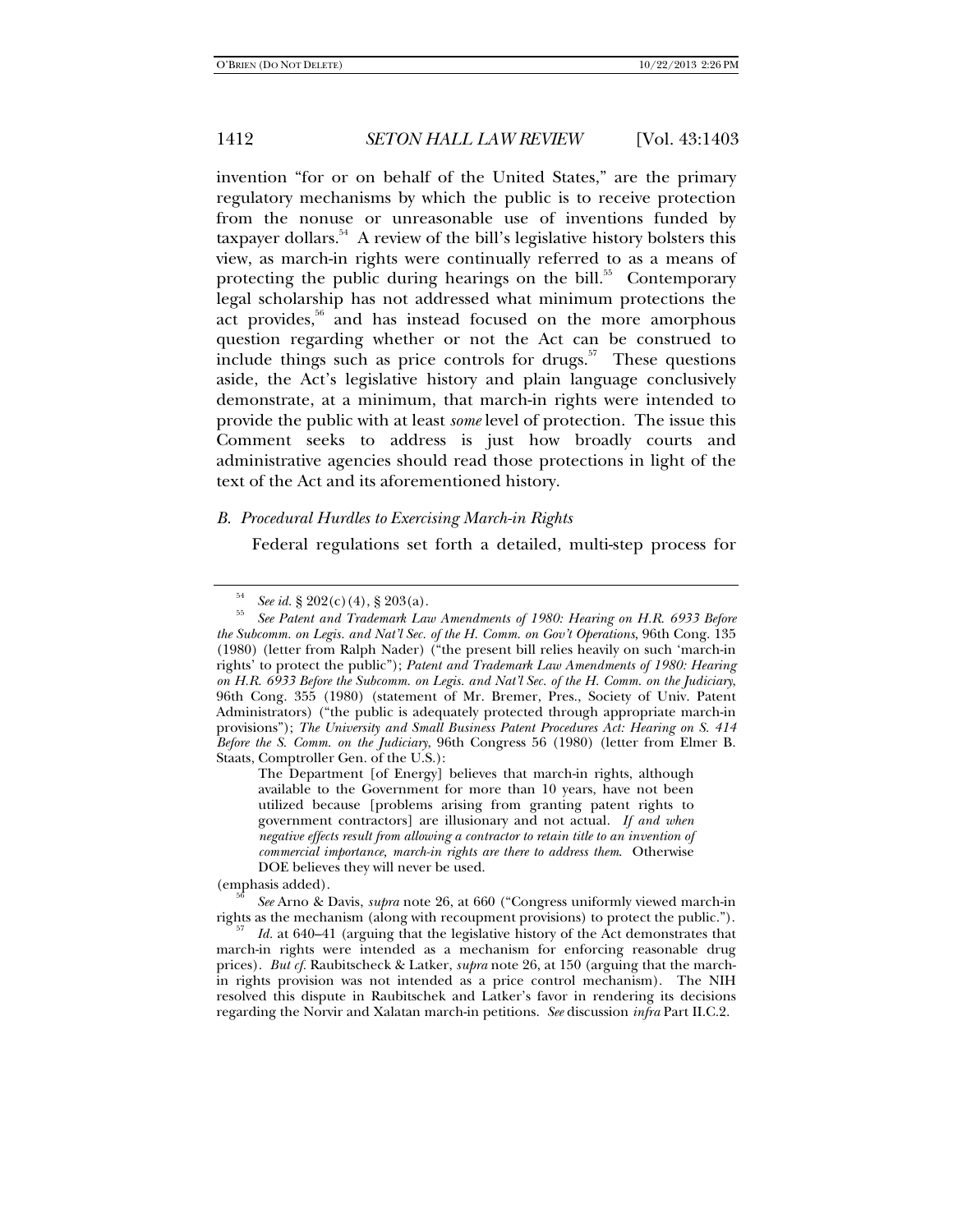initiating a march-in proceeding.<sup>58</sup> The process is lengthy,<sup>59</sup> potentially making it a poor mechanism to respond to an emergency situation.<sup>60</sup> The procedure is so time consuming, in fact, that some commentators have suggested that it may effectively defeat the Act's substantive goals of protecting public health and safety—goals which are, by their nature, time-sensitive.<sup>61</sup> Some legislators raised similar concerns regarding the effectiveness of march-in rights as a protection for the public during Congressional debates. One Congressman went so far as to describe march-in rights as "a paper tiger," and he argued that "we can forget [about march-in rights] as a realistic protection for the public."<sup>62</sup>

One should be careful, however, not to conflate concerns

 *See Information on the Government's Right to Assert Ownership Control over Federally Funded Inventions*, 2009 WL 2232908, GAO-09-742, 15 (Gov't Accountability Office July 27, 2009) ("march-in authority could have limited utility in an emergency situation, such as an important public health issue" due to the lengthy and time consuming process of exercising those rights) [hereinafter GAO report].

See Rai & Eisenberg, *supra* note 5, at 311 ("The tolerance for protracted delays inherent in the current [march-in] process is at odds with the time-sensitive nature of the interests reflected in the substantive standard, such as achieving practical application of the invention 'within a reasonable time' and 'alleviat[ing] health or safety needs.") (citations omitted).

See Patent and Trademark Law Amendments of 1980: Hearing on H.R. 6933 Before *the Subcomm. on Legis. and Nat'l Security of the H. Comm. on Gov't Operations*, 96th Cong. 55 (1980) (statement of Rep. Jack Brooks, Chairman, Comm. on Gov't Operations) ("The Government does not use its march-in rights one in a million times. . . . I think that it is a paper tiger. I think we can forget [march-in rights] as a realistic protection for the public.").

 $^{58}$  37 C.F.R. § 401.6 (2012).

The regulations require that when "an agency receives information it believes might warrant the exercise of march-in rights" (either on its own or, more likely, upon petition by some party) that the agency "shall notify the contractor in writing of the information and request informal written or oral comments from the contractor as well as information relevant to the matter." *Id.* § 401.6(b).The agency must provide the contractor with thirty days to respond. *Id.* Once the agency receives the contractor's response it may initiate march-in procedures within sixty days. *Id.* Within thirty days after receiving written notice of the proposed march-in proceeding the contractor may submit information opposing the proposed march-in. *Id.* § 401.6(d). If the agency determines that the contractor's information raises a factual dispute it *must* undertake a fact-finding process that gives the contractor the opportunity to appear with counsel, submit documents, present witnesses, and question individuals presented by the agency. *Id.* § 401.6(d), (e). The contractor may request to present oral and written arguments. *Id.* Within ninety days after the completion of the fact-finding or oral arguments the agency must provide a written decision. *Id.*  $\S$  401.6(g). If the agency decides to exercise its march-in rights the contractor may appeal to the court of federal claim within sixty days which holds the agency's decision in abeyance. *Id.* § 401.6(j).A decision *not* to exercise march-in rights is not reviewable by the courts.  $37$  C.F.R.  $\S$   $401.6$   $(2012)$ .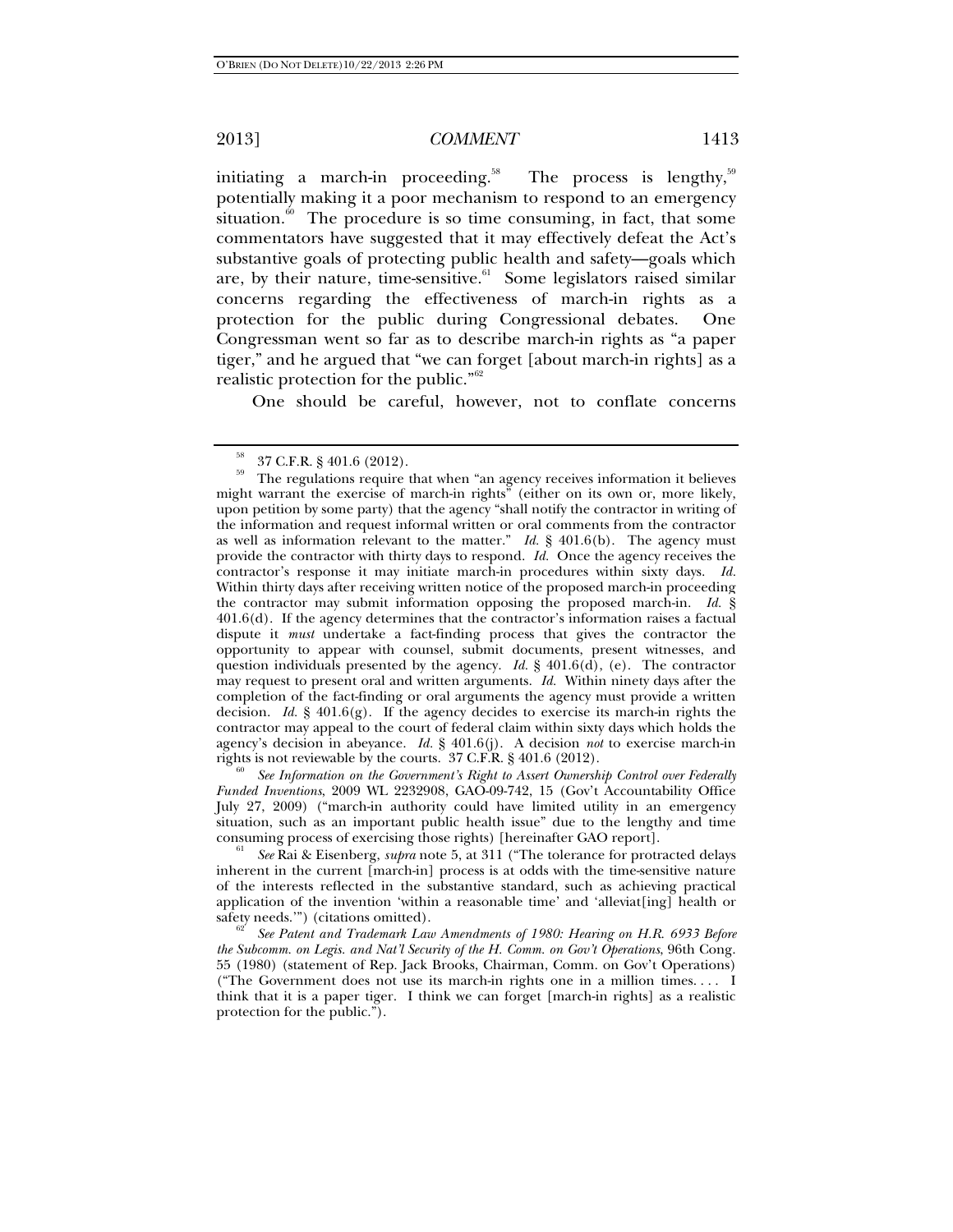regarding the effectiveness of march-in rights as a protection for the public with the legal standards set forth in the Act which determine if a march-in is warranted. Concerns regarding the march-in rights' procedural hurdles and overall effectiveness as a means of public protection are persuasive evidence in favor of reforming the Act.<sup>63</sup> These concerns, however, are distinct from the legal issue of what circumstances should trigger an exercise of the march-in provision and whether the legal standard set forth in the Act has been properly understood and applied by the NIH in the Fabrazyme case and other past march-in petitions.<sup>64</sup>

#### *C. Previous March-in Petitions*

#### 1. *In re Cellpro* (1997)

In the 1980s a Johns Hopkins University ("Hopkins") researcher, Dr. Curt Civin, isolated an antibody found only on stem cells known as  $My-10.<sup>65</sup>$  His research was funded in part by the NIH and resulted in three patents which had potential application to the treatment of cancer.<sup>66</sup> Separately, researchers at CellPro, Inc. isolated a related, but different, antibody known as the  $12.8$  antibody.<sup>67</sup> The  $12.8$ antibody is structurally similar to the My-10 antibody, but has the advantage of being able to link physically to baboon cells, which the My-10 antibody is unable to do. $68$  This advantage enabled CellPro to obtain FDA approval for use of its 12.8 antibody in cancer treatments before Hopkins was able to do the same for its My-10 antibody.<sup>69</sup> Hopkins subsequently sued CellPro alleging willful infringement of its patents.<sup>70</sup>

Before trial, CellPro petitioned the Secretary of the Department of Health and Human Services, requesting that the Secretary exercise the government's march-in rights.<sup>71</sup> The Secretary forwarded the petition to the NIH because the NIH was the agency that funded the

<sup>&</sup>lt;sup>63</sup> See infra text accompanying note 171.<br><sup>64</sup> This Comment will focus on the latter issue. For articles considering the procedural hurdles, *see, e.g.*, Rai & Eisenberg, *supra* note 5; GAO report, *supra* note

<sup>60.&</sup>lt;br><sup>65</sup> *See* Johns Hopkins Univ. v. CellPro, Inc., 931 F. Supp. 303, 309 (D. Del. 1996).<br>*<sup>66</sup> Id.* 

<sup>&</sup>lt;sup>67</sup> *Id.*<br><sup>68</sup> *Id.*<br><sup>69</sup> *Id.* 

 $\frac{70}{71}$  *Id.* 

*See* CellPro Determination, *supra* note 15.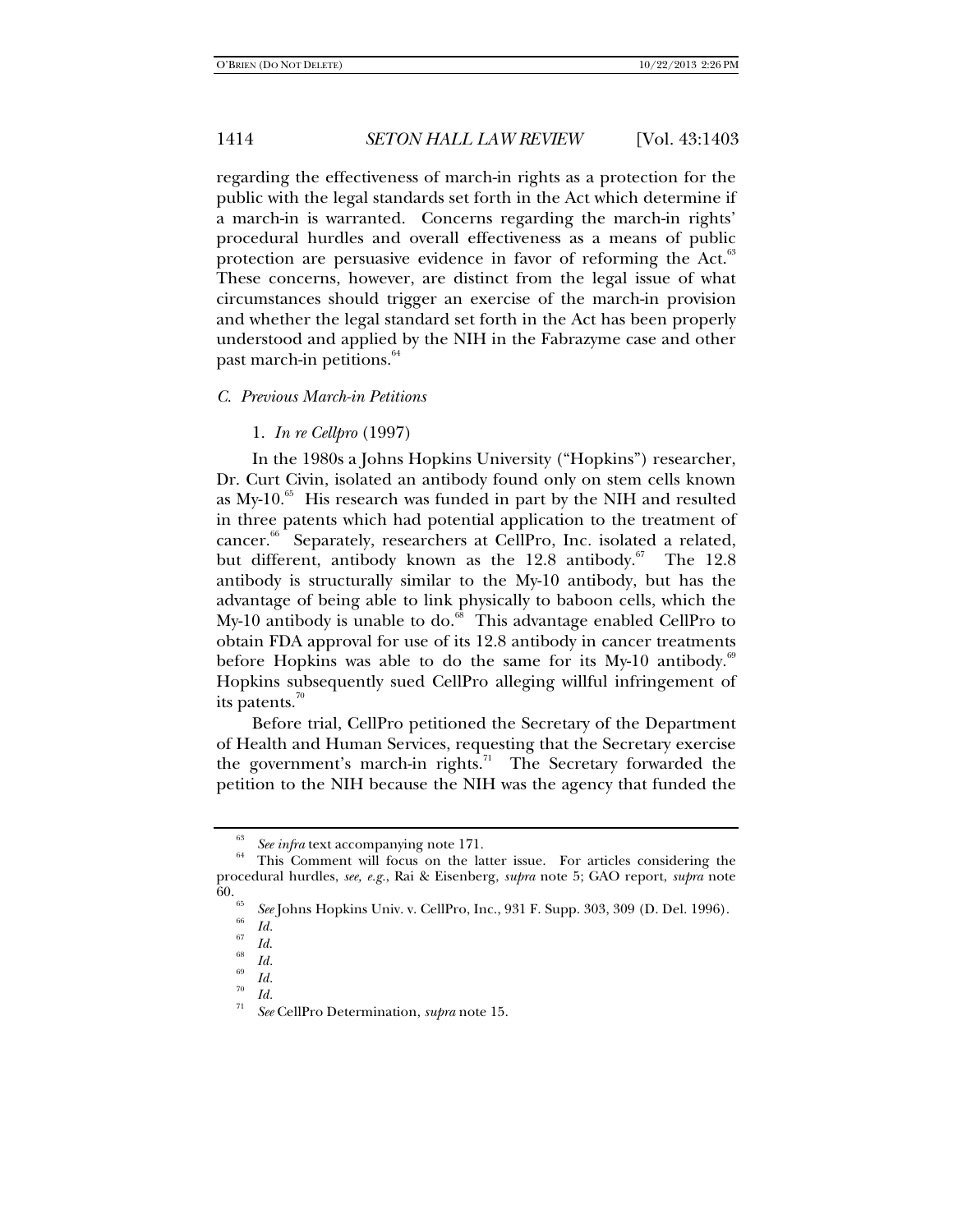research resulting in the My-10 patents.<sup>72</sup> In the petition, CellPro sought an order which would require Hopkins to license CellPro the patents, asserting that such action was necessary because of health and safety needs or, in the alternative, because Hopkins had failed to achieve practical application of its patents.<sup>73</sup>

First, the NIH determined whether Hopkins had taken effective steps to achieve practical application of the patents.<sup>74</sup> The agency concluded that Hopkins achieved practical applications because its sub-licensee, Baxter Healthcare Corporation, was manufacturing a device based on the patents, despite the fact that the device was still awaiting regulatory approval by the FDA.<sup>75</sup> The agency also cited the fact that CellPro had failed to negotiate a license from Hopkins, which the agency felt was persuasive evidence that the free market had decided against the need for CellPro's product.<sup>76</sup> Second, the NIH examined whether a health or safety need existed that Hopkins or its licensees/sub-licensees were not reasonably satisfying.<sup>77</sup> The agency determined that the fact that CellPro had an FDA-approved medical device on the market was enough to meet the health-need prong of the march-in rights provision, writing that it would be "premature[] and inappropriate for the NIH to substitute its judgment for that of clinicians and patients seeking to avail themselves of an FDA-approved medical device" and that the device "fulfills a health need for those who wish to use it."78 Thus, the NIH's bar for what constitutes a "health or safety need" within the meaning of the Bayh-Dole Act's march-in provision is extremely low. There need only be a device or drug on the market that patients wish to use to satisfy that prong, and the NIH will not "substitute its judgment"<sup>79</sup> for that of clinicians and patients who wish to use the drug or device.<sup>80</sup>

The NIH ultimately determined, however, that the health or safety need was reasonably satisfied in this case.<sup>81</sup> The NIH relied on the district court, in the patent infringement litigation between

<sup>72</sup>  $\frac{72}{73}$  *Id. Id.* 

<sup>&</sup>lt;sup>74</sup> *Id.*<br><sup>75</sup> *Id.*<br><sup>76</sup> *Id.* 

*Id.* <sup>77</sup>*See* CellPro Determination, *supra* note 15. 78 *Id.* <sup>79</sup>

 $\frac{1}{81}$  *Id. Id.*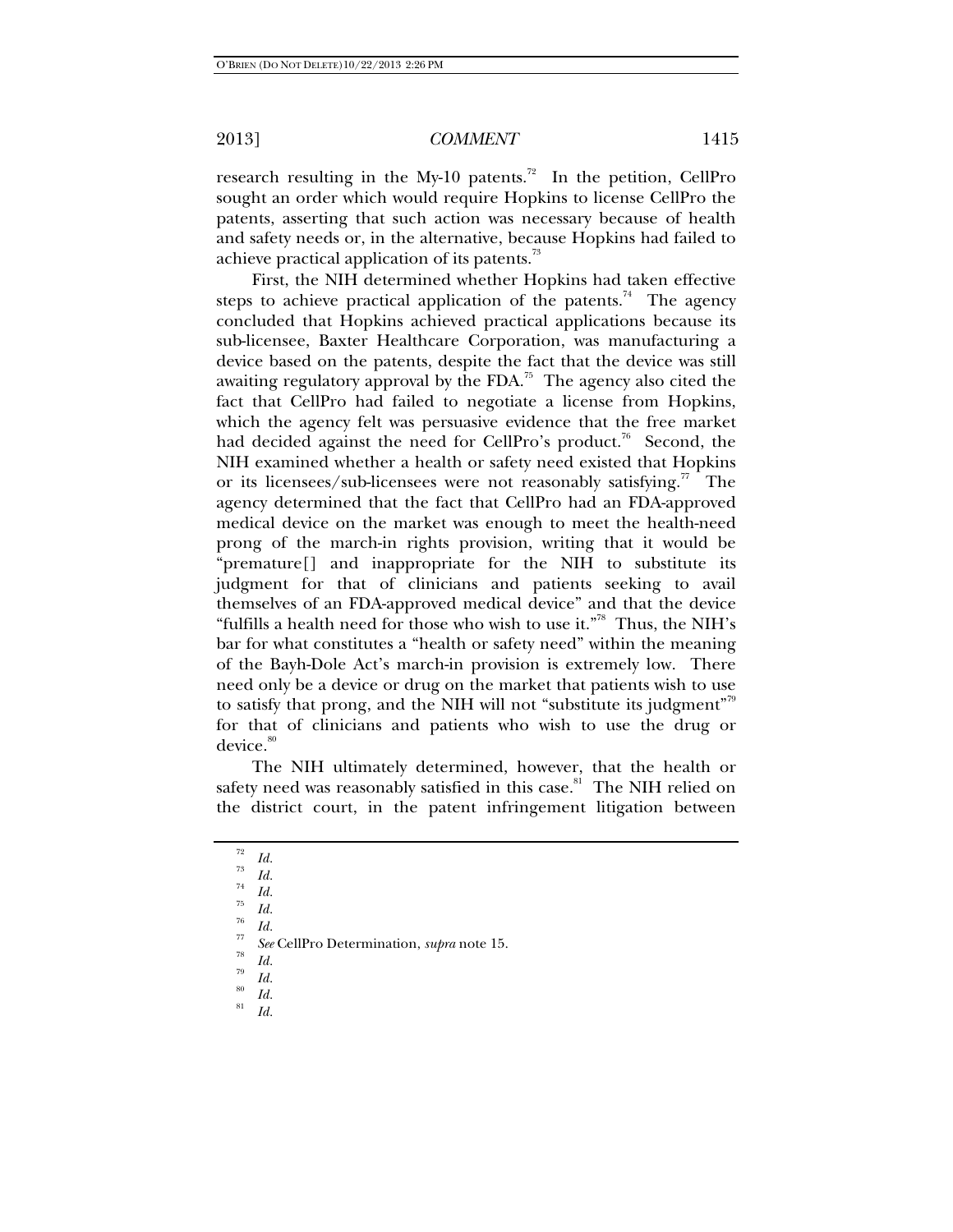Hopkins and CellPro, $82$  which had entered an injunction allowing the continuing sale of CellPro's cancer treatment device until the FDA approved the Hopkins/Baxter product for sale. $83$  The NIH also relied upon the pledge of Baxter, Hopkin's sublicensee, to increase patient access in clinical trials to its device in the event that CellPro reduced the sale of its device.<sup>84</sup> Therefore, the NIH reasoned, march-in proceedings were not warranted because Baxter had taken reasonable steps to satisfy the existing health and safety needs created by the existence of CellPro's cancer treatment.<sup>85</sup>

Scholarly reaction to the NIH's CellPro decision has been mixed.<sup>86</sup> Some have applauded the decision as a proper exercise of restraint, citing the fact that the statutory language of the march-in provision requires that action must be "necessary" in order to justify the exercise of march-in rights. $87$  Others have been more critical, arguing that the NIH's determination "not only flies in the face of the legislative history [of the Act], [but that] it is also flatly inconsistent with the language of the Act itself, the 'policy and objective' of which are explained in the Act's introductory paragraph."<sup>8</sup>

Even if one finds the NIH's decision in the CellPro case convincing, such support by no means compels the conclusion that the NIH was similarly correct in the Fabrazyme case because the facts of the two cases are markedly different and easily distinguishable.<sup>89</sup> First, the cancer patients at issue in the CellPro case had a multitude of different treatment options available,<sup>90</sup> whereas Fabrazyme is the only treatment available for Fabry disease patients in the United

 *See* McGarey & Levey, *supra* note 34, at 1097–98 (describing march-in authority as a "blunt and powerful means to ensure that government funded technology does not languish to the detriment of the public").

Arno & Davis, *supra* note 26, at 683; *see also* Mikhail, *supra* note 86, at 388–89 (arguing that the NIH "ignored the link between health needs and usage by hospitals" in assessing whether or not Baxter's device, in clinical trial, could be said to be reasonably satisfying the health need created by CellPro's device).

*Compare* CellPro Determination, *supra* note 15, *with* Fabrazyme Determination,

*supra* note 15. 90 CellPro Determination, *supra* note 15.

<sup>&</sup>lt;sup>82</sup> See supra text accompanying note 61.<br><sup>83</sup> See Cellpro Determination, *supra* note 15.<br><sup>84</sup> Id

 $\frac{1}{86}$  *Id.* 

*See, e.g.*, McGarey & Levey, *supra* note 34, at 1097–98; Arno & Davis, *supra* note 26, at 683; *see also* Peter Mikhail, Hopkins v. CellPro*: An Illustration That Patenting and Exclusive Licensing of Fundamental Science is Not Always in the Public Interest*, 13 HARV. J.L. & TECH. 375, 388–89 (2000). 87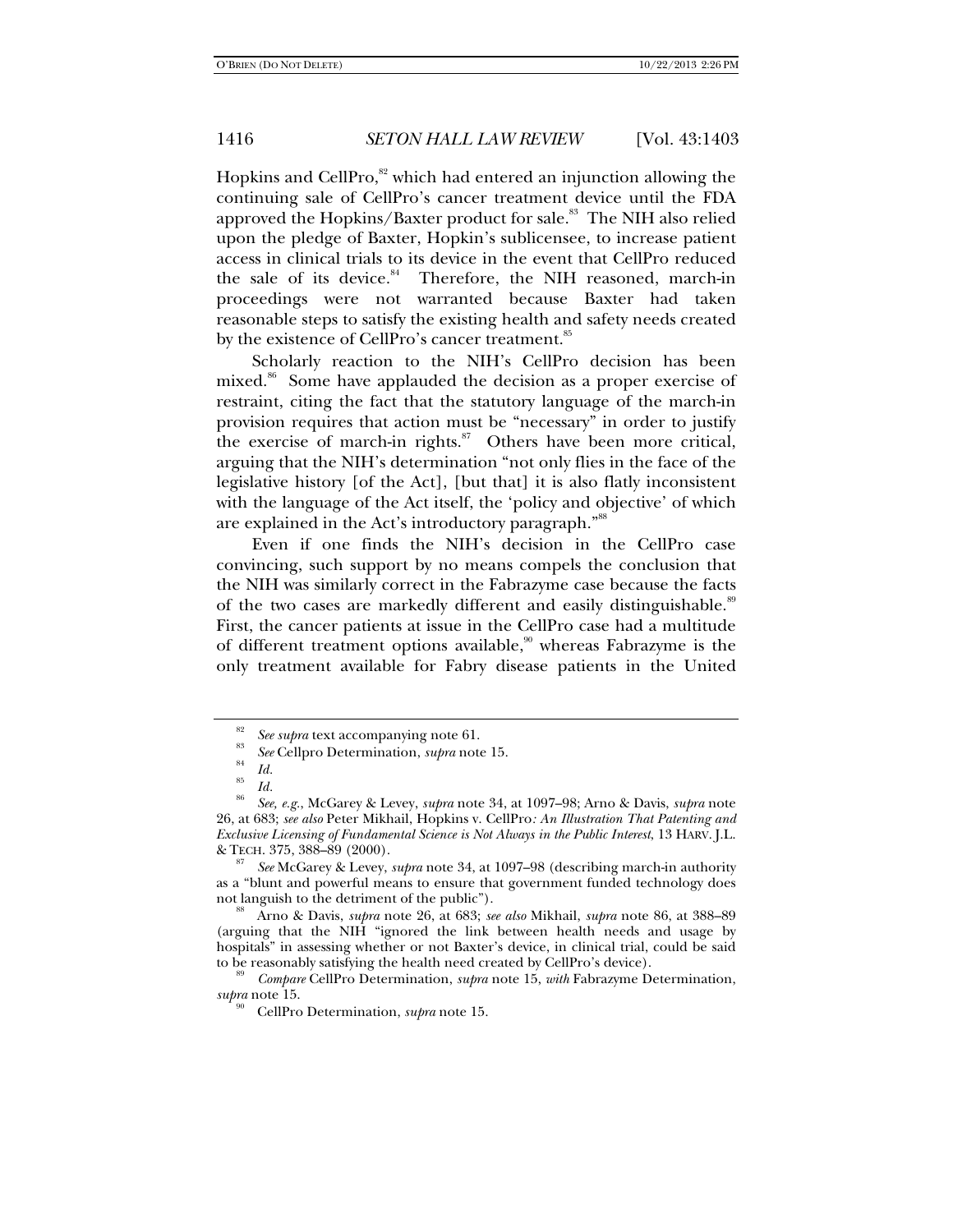States.<sup>91</sup> Second, there was no evidence that patient access to the CellPro device had been curtailed, as the district court's injunction allowed CellPro to continue selling its device until Baxter achieved FDA approval and Baxter promised to expand access to its device in clinical trials if CellPro reduced production of its device.<sup>92</sup> By contrast, Genzyme Corporation produces the only drug available in the United States for the treatment of Fabry disease and the drug shortage has limited patient access.<sup>93</sup> Finally, in the CellPro case the drug producer petitioned the NIH because of impending patent litigation, whereas in the Fabry disease case a group of patients petitioned due to their lack of access to a lifesaving drug. $94$  Thus, the question presented to the NIH in the CellPro case was a substantially closer question than in the Fabrazyme case. Even if one supports the NIH's decision in the CellPro case, this does not preclude the conclusion that the NIH's determination in the Fabrazyme case was incorrect.

#### 2. *In re Norvir* (2004) and *In re Xalatan* (2004)

Both the Norvir and Xalatan petitions challenged dramatic increases in the price of their respective drugs.<sup>95</sup> The primary thrust of both petitions was that the high prices of these drugs, especially when considered in light of the already large public investment made in their development, rendered them essentially unavailable to the public on the "reasonable terms" required by the Bayh-Dole Act.<sup>96</sup> The petitions also argued, in the alternative, that the dramatic increase in prices created a public health and safety issue, necessitating a march-in.<sup>97</sup>

Regarding the allegation that the dramatic increase in prices created a health or safety issue, the NIH's response in both petitions was short and practically identical:

[The drug] has been approved by the Food and Drug

<sup>&</sup>lt;sup>91</sup> Fabrazyme Determination, *supra* note 15.<br><sup>92</sup> CellPro Determination, *supra* note 15.<br><sup>94</sup> Id.

*Id.* 95 *See* Norvir Determination, *supra* note 15; Xalatan Determination, *supra* note

<sup>15. 96</sup> *See* Norvir Determination, *supra* note 15; Xalatan Determination, *supra* note This argument seems to be modeled after the reasonable pricing theory advanced in Arno and Davis's article, discussed *supra* note 26. 97 *See* Norvir Determination, *supra* note 15; Xalatan Determination, *supra* note

<sup>15.</sup>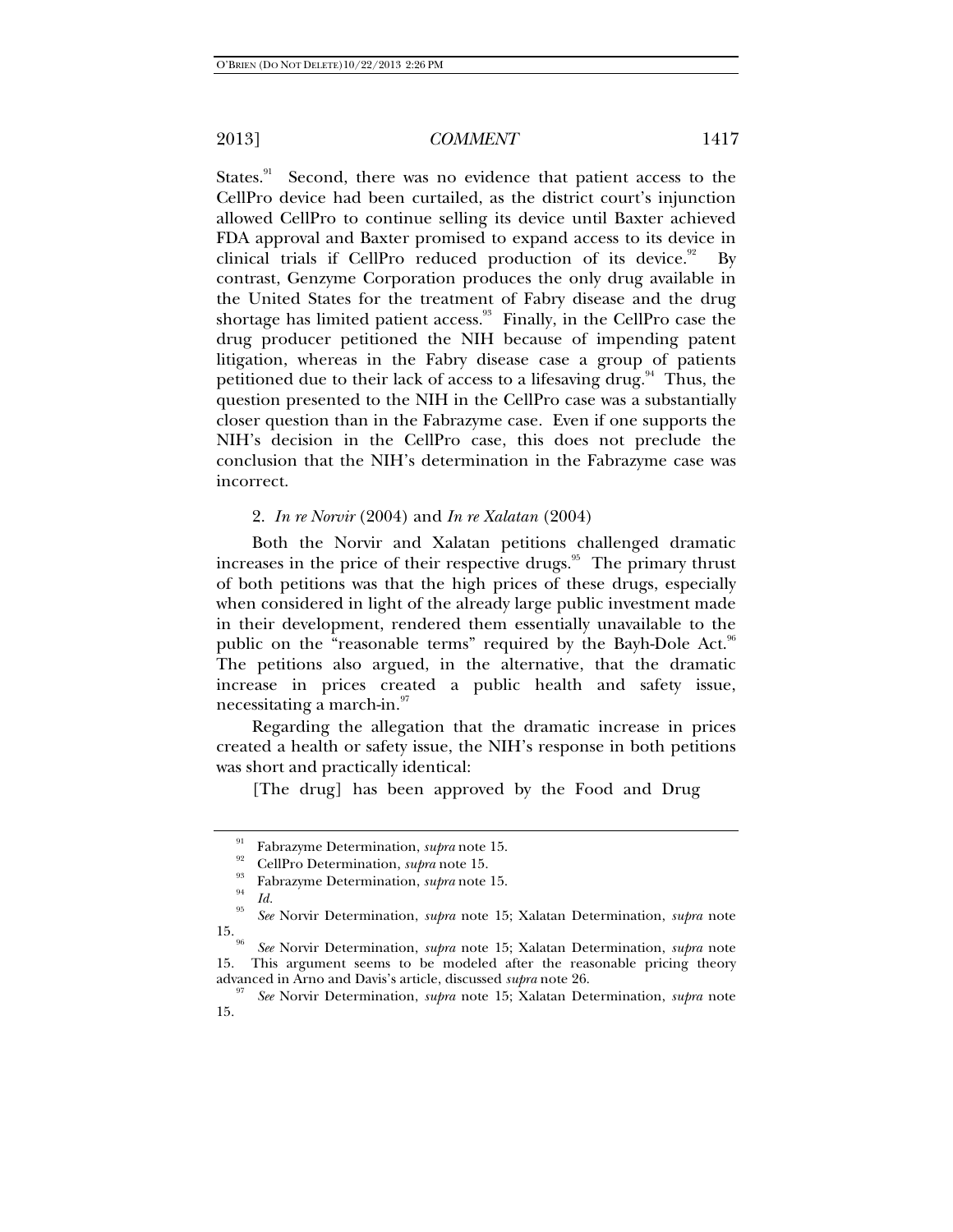Administration as safe and effective and is being widely prescribed by physicians. . . . No evidence has been presented that march-in could alleviate any health or safety needs that are not reasonably satisfied by [Pfizer/Abbot]. Rather, the argument advanced is that the product should be available at [a lower price/the same price as that charged in other countries], which is addressed below. Thus, the NIH concludes that [Pfizer/Abbot] has met the statutory and regulatory standard for health or safety needs.

The NIH also wrote that "the extraordinary remedy of march-in is not an appropriate means for controlling prices" and that the issue is "appropriately left for Congress to address legislatively,"<sup>99</sup> which seems to implicitly reject the argument some scholars have advanced—that the march-in rights provision was intended as a pricecontrol mechanism.<sup>100</sup> In coming to this conclusion, however, the NIH did not even bother to address the statutory language of the Act, which requires that results of federal funding be "available to the public on reasonable terms."101 As in the CellPro determination, the NIH in both the Norvir and Xalatan cases seemed more concerned with upsetting settled expectations of patent holders than in protecting the public interest.

It is certainly debatable, as a legal matter, whether the march-in provision was intended as a price-control mechanism.<sup>102</sup> That said, however, it is worth noting that the NIH did not even mention in its Norvir and Xalatan determinations the possibility that the congressional intent and statutory language of the Bayh-Dole Act may require it to protect the public from high drug prices; $103$  nor did it mention its statutory duty to ensure that the products of publiclyfunded inventions are available to the public on reasonable terms. $^{104}$ 

<sup>98</sup> Norvir Determination, *supra* note 15, at 5; *see also* Xalatan Determination,

*Norvir Determination, <i>supra* note 15, at 5–6. The NIH's response in the Xalatan determination was practically identical. *See* Xalatan Determination, *supra* note 15.

*See* Norvir Determination, *supra* note 15; Xalatan Determination, *supra* note 15; *see also* Arno & Davis *supra* note 26. 101 35 U.S.C. § 201(f) (2006)*; see also* Norvir Determination, *supra* note 15, at 4;

Xalatan Determination, *supra* note 15, at 4.

<sup>&</sup>lt;sup>102</sup> *See* discussion *supra* note 57.

*See* Xalatan Determination, *supra* note 15; Norvir Determination, *supra* note 15.

<sup>15. 104</sup> *See* Xalatan Determination, *supra* note 15; Norvir Determination, *supra* note 15.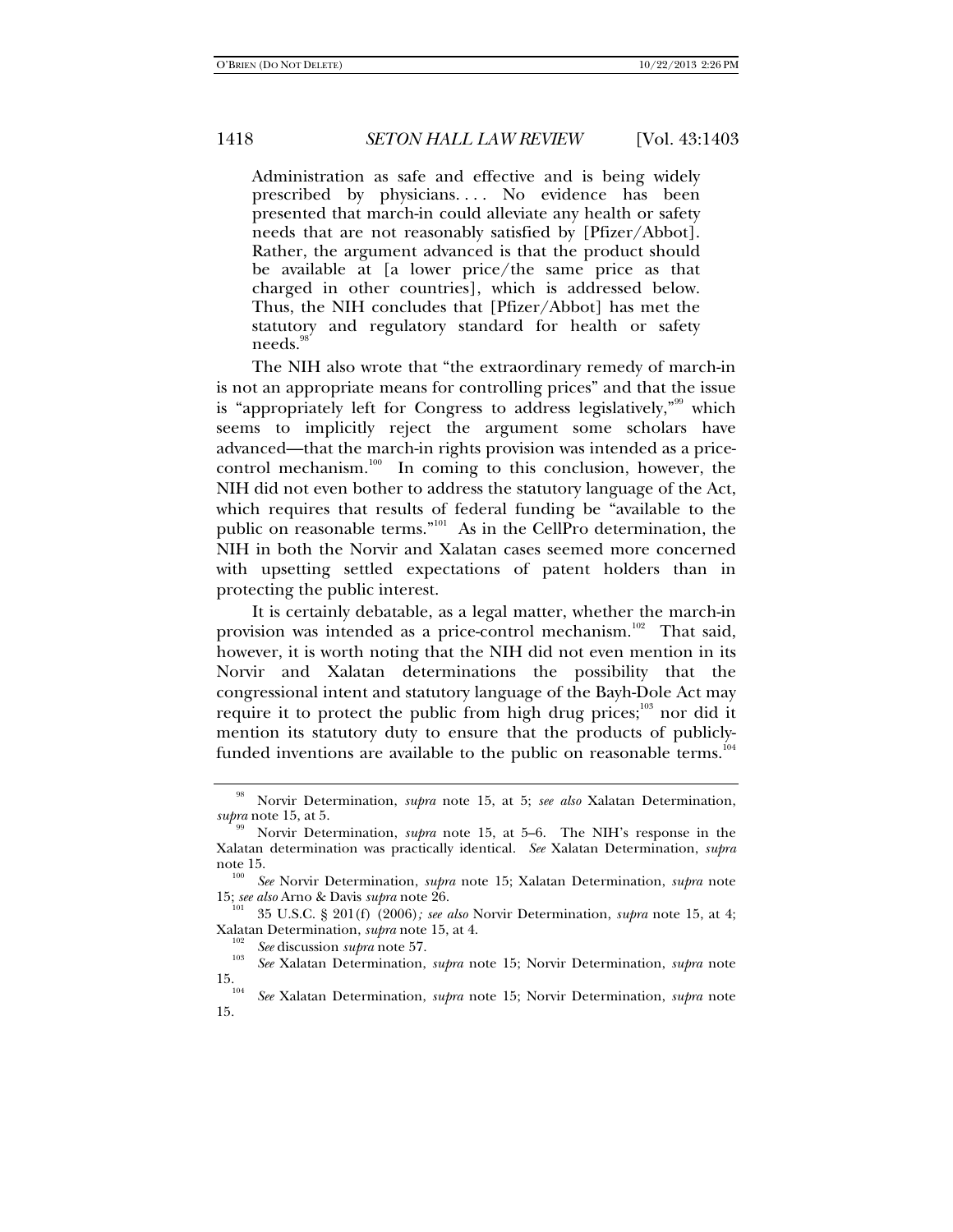Additionally, the NIH wrote off any safety concerns posed by the high price of these drugs in one paragraph.<sup>105</sup> This is persuasive evidence that the NIH has not seriously considered its march-in authority and that it is instead more concerned with ensuring that patent holders' settled expectations remain undisturbed.

#### III. THE FABRY DISEASE CASE

Fabry disease is a rare, painful, and ultimately lethal genetic disorder.<sup>106</sup> The community of Fabry disease patients recently had to endure a severe health crisis: the only FDA-approved treatment for the disease, an enzyme replacement therapy known as Fabrazyme, went into extremely short supply for nearly three years starting in June  $2009$ <sup>107</sup> Fabrazyme was developed with federal funds from the NIH and is subject to the provisions of the Bayh-Dole Act.<sup>108</sup> Despite the health emergency that this drug shortage caused, the NIH, responding to a petition by a group of patients in need of greater access to the drug, refused to exercise the primary public protection mechanism entrusted to it by the Bayh-Dole Act: the march-in rights power.<sup>109</sup> The Agency's determination in this case was not only legally incorrect; it also prolonged the ongoing pain and suffering of the Fabry disease community. In order to prevent similar drug shortages in the future, either the NIH must revisit its mistakenly narrow interpretation of its march-in power, or Congress must reform the Act to better effectuate its goal of protecting the public health from the nonuse or unreasonable use of inventions derived from taxpayer dollars.

Fabry disease is a rare X-linked recessive lysosomal storage disease.<sup>110</sup> Individuals who suffer from the disease have a deficiency of the enzyme alpha galactosidase, which normally breaks down a

<sup>105</sup> *See* Xalatan Determination, *supra* note 15, at 6; Norvir Determination, *supra* note 15, at 5–6. 106 Julie K. Karen et al., *Angiokeratoma Corporis Diffusum (Fabry Disease)*, 11

DERMATOLOGY ONLINE J. 4, 8 (2005), http://dermatology.cdlib.org/114

<sup>/</sup>NYU/NYUtexts/0419054.html (last visited Nov. 6, 2011).

*See* Susan Donaldson James, *Fabry Disease Patients Get Sicker as Drugs Go Overseas*, ABC NEWS (Aug. 30, 2011), http://abcnews.go.com/Health/

fabry-disease-patients-sicker-sue-drug-company lifesaving/story?id=14403759 (last visited Sept. 18, 2011).<br><sup>108</sup> Fabrazyme Determination, *supra* note 15, at 4.<br><sup>109</sup> *Id.* at 1, 9.<br>Karen, *supra* note 106, at 8.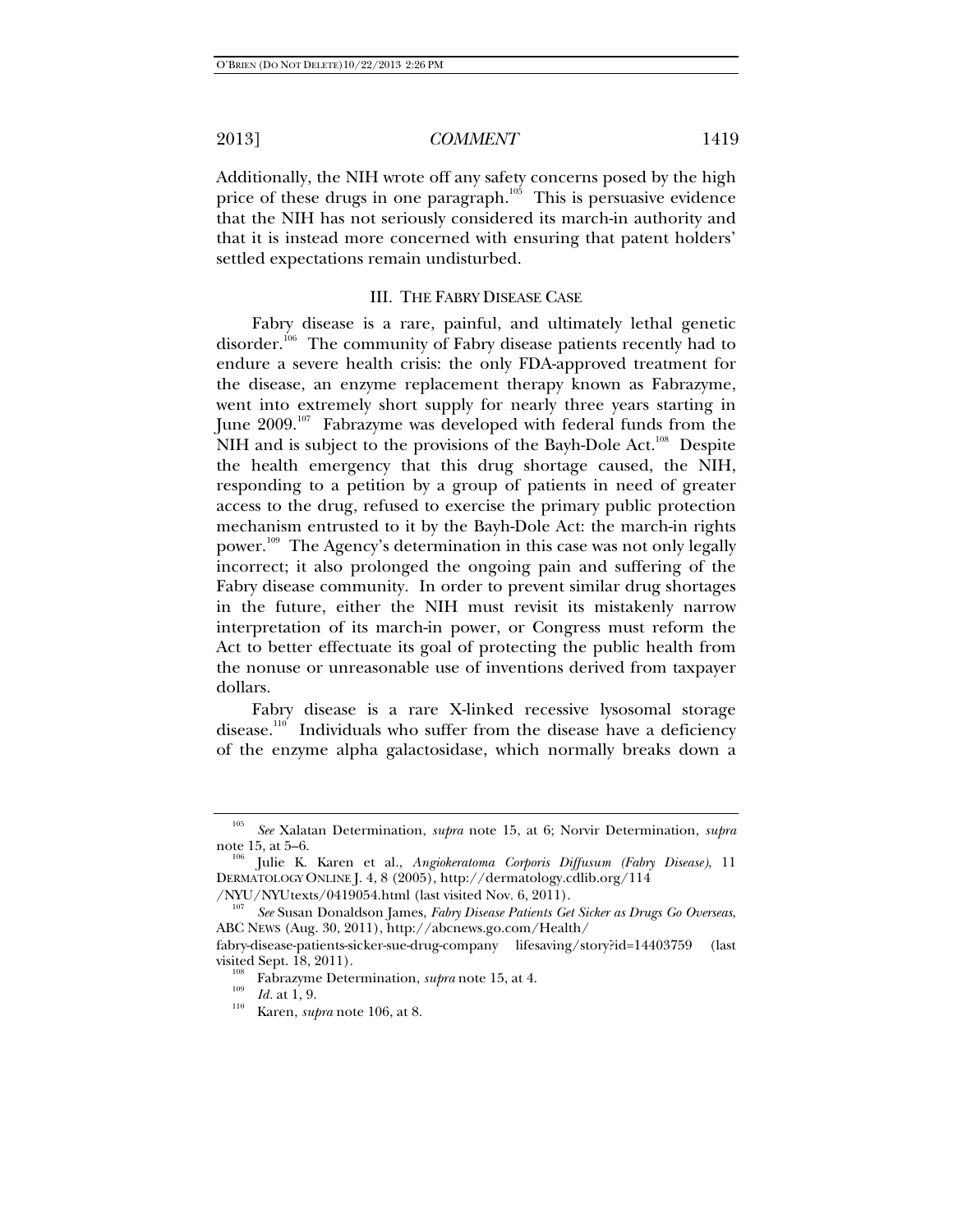certain fat known as globotriasylcermide.<sup>111</sup> The inability to break down this fat causes it to accumulate in the blood vessels, tissues, and organs, impairing their functions and resulting in a wide range of symptoms.<sup>112</sup> These symptoms include renal disease, heart disease, dermatological problems, ocular disease, burning extremity pain, tinnitus, and an increased risk of stroke.<sup>113</sup> Fabry disease significantly shortens the life of its sufferers: one NIH study found that fifty percent of those patients not treated by enzyme replacement therapy developed end-stage renal failure by age fifty-three.<sup>114</sup> All patients in the study who did live into their fifties eventually developed end-stage renal failure.<sup>115</sup>

Although there is no cure for Fabry disease, an effective therapy using the biologic agalsidase beta (Fabrazyme) was discovered in  $2001$ .<sup>116</sup> While not a cure, regular infusion of the drug can allow normal metabolism and even prevent disease progression.<sup>117</sup> The discovery was a direct result of the NIH's funding of grant number DK 34045, awarded to Dr. Robert J. Desnick at the Mt. Sinai School of Medicine.<sup>118</sup> The resulting patent was exclusively licensed to Genzyme, Inc., which until 2009 was able to produce enough Fabrazyme to meet the needs of all Fabry disease patients in the United States.<sup>119</sup> Fabrazyme is currently the only FDA-approved Fabrazyme is currently the only FDA-approved enzyme replacement therapy for Fabry disease patients in the United States.<sup>120</sup>

Patients' Petition, *supra* note 113, at 3.<br> *Id.* 116 *Id.* 116 **Id.** 116 **Id.** 116 **Id.** 116 **Id.** 116 **Id.** 116 **Id.** 116 **Id.** 116 **Id.** 116 **Id.** 116 **Id.** 127 **Id.** 127 **Id.** 127 **Id.** 127 **Id.** 127 **Id.** 127 **Id.** 1

 *Id.* at 4; *see also* Fabrazyme Determination, *supra* note 15, at 6; Fabrazyme Approval Letter from Steven A. Masiello, Director of the Office of Compliance and Biologics Quality at the Food and Drug Administration, to Christine Harris, Manager of Regulatory Affairs at Genzyme Corporation (Apr. 24, 2003), *available at* http://www.fda.gov/Drugs/DevelopmentApprovalProcess/HowDrugsareDevelopeda ndApproved/ApprovalApplications/TherapeuticBiologicApplications/ucm128159.h

tm.<br>
<sup>117</sup> Fabrazyme Determination, *supra* note 15, at 4–5.

 *Id.* at 4. Fabrazyme is therefore an invention subject to the provisions of the Bayh-Dole Act, which was not disputed by Genzyme or the NIH.<br> $\frac{119}{119}$  Id. at 4–5.

<sup>120</sup> Fabrazyme Determination, *supra* note 15, at 7–9. One other enzyme replacement therapy, agalside alpha (trade name Replagal) is available outside the United States and was seeking FDA approval in the United States, but has since

<sup>111</sup>  $\frac{111}{112}$  *Id.* 

 $\frac{112}{113}$  *Id.* 

*Id.*; *see also* Petition *In re* Fabrazyme, Manufactured by Genzyme Corp., (Jan. 13, 2010) p. 3, *available at* http://patentlawyersite.com/files/Download /Fabrazyme\_Petition\_5\_0.doc (last visited Nov. 6, 2011) [hereinafter Fabry Disease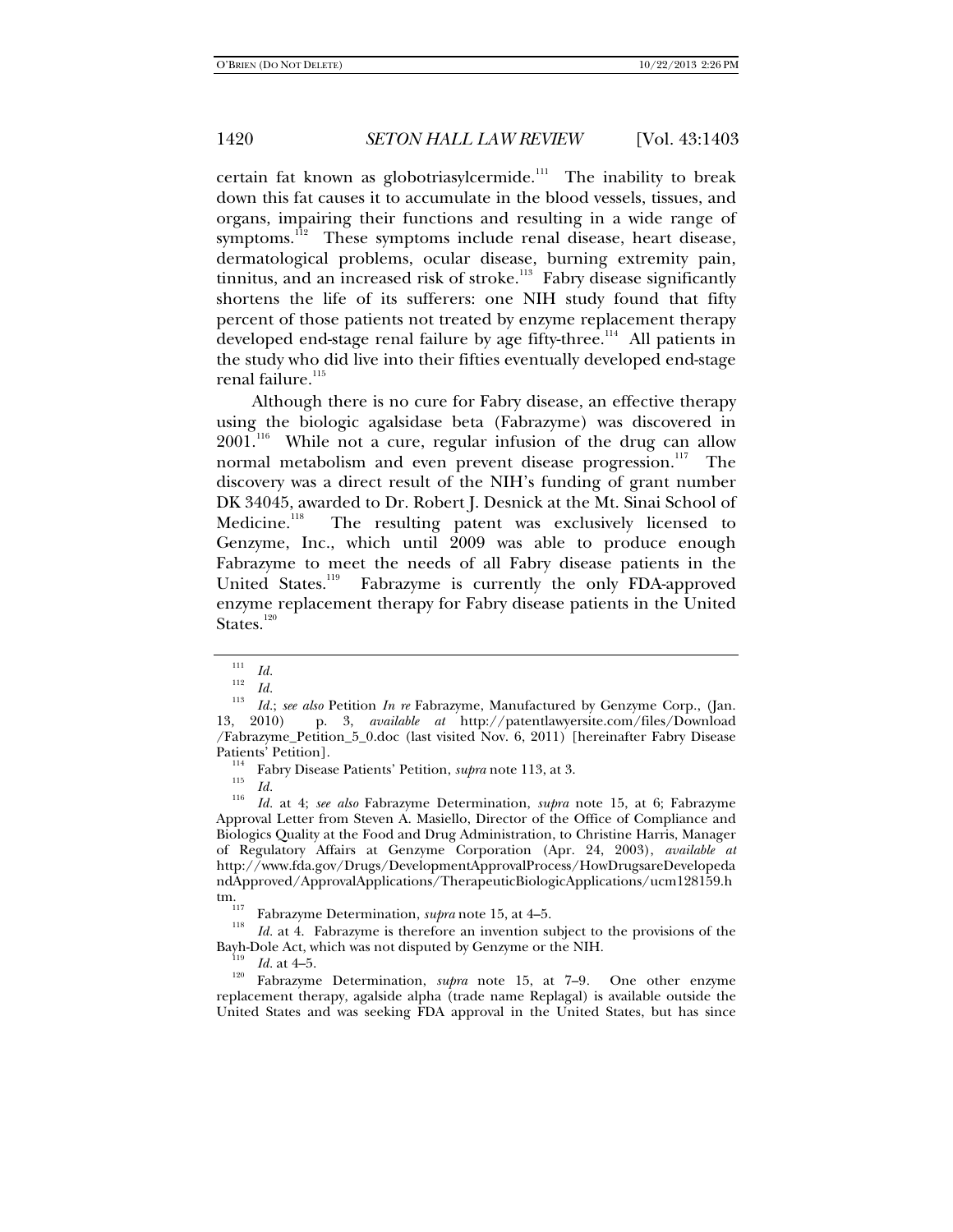In June 2009, Genzyme was forced to decrease production of Fabrazyme as a result of a viral infection at its manufacturing plant.<sup>121</sup> In November 2009, Genzyme produced a contaminated batch of the drug.122 The FDA initiated action against Genzyme resulted in a consent decree, \$175 million in fines as profit disgorgement, and oversight of the manufacture of Fabrazyme for at least seven years.<sup>123</sup> In response, Genzyme instituted a rationing protocol, which allotted Fabry patients with one dose of the drug every other month, compared to the two per month normally prescribed.<sup>124</sup> Moreover, newly diagnosed patients were not allowed any drug whatsoever.<sup>125</sup> Genzyme also allocated only thirty-eight percent of what meager supply of Fabrazyme it had been able to produce to U.S. citizens, with the rest being distributed to other countries. $126$ 

In response to Genzyme's production problems, a group of Fabry disease patients petitioned the NIH requesting that the agency exercise its march-in rights and grant an open license so that a third party could make up the production shortfall.<sup>127</sup> The NIH denied this request on December 2,  $2010$ <sup>128</sup> The primary reason that the NIH cited was the fact that no third party would likely be able to gain regulatory approval to produce a drug similar to Fabrazyme before Genzyme could restart production.<sup>129</sup> The NIH placed particular reliance upon Genzyme's predication that supply would be fully restored in the first half of 2011 and that a competitor, Shire, was seeking FDA approval of its own enzyme replacement therapy, Replagal.<sup>130</sup>

Despite Genzyme's promises to the NIH and the Fabry disease community that it would resume production in early 2011, on March 23, 2011, the company announced that it was pushing back full resumption of production to the summer of 2011 due to continuing

 $\frac{123}{124}$  *Id.* 

withdrawn its application. *See* James, *supra* note 107.<br><sup>121</sup> Fabry Disease Patients' Petition, *supra* note 113, at 4.<br>*122 Id.* 

*See* Thomas Gryta, *Genzyme Sees End to Fabrazyme Rationing,* WALL ST. J. (Sept. 16, 2010) http://online.wsj.com/article/

SB10001424052748703743504575494210148662260.html<br><sup>125</sup> *Id.* Fabrazyme Determination, *supra* note 15, at 7.<br><sup>126</sup> *See generally* Fabry Disease Patients' Petition, *supra* note 113.

<sup>&</sup>lt;sup>128</sup> *See* Fabrazyme Determination, *supra* note 15, at 1–2, 9–10; *see also* discussion *infra* Part IV.<br>
<sup>129</sup> *Id.* at 9.

*Id.*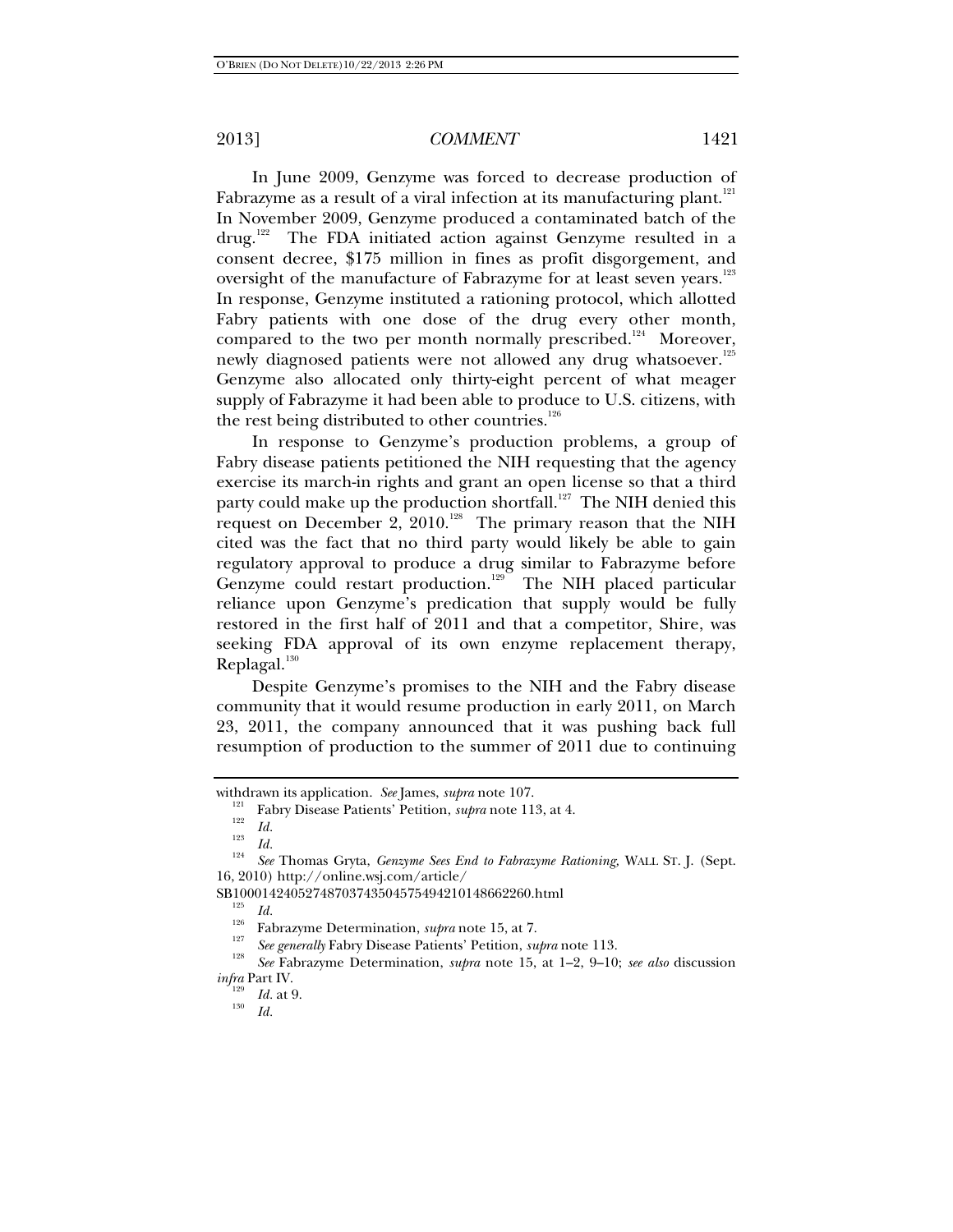viral contamination problems. $^{131}$  Yet again, on August 26, 2011, production was delayed, with Genzyme issuing an apology to the Fabry disease community.<sup>132</sup> Moreover, a study by the European Medicines Agency (EMA) concluded that the pattern of adverse events the patients were suffering following lowered doses of Fabrazyme may actually have been an "accelerated[] course of Fabry disease."<sup>133</sup> The EMA thus required that Genzyme provide enough of the drug to allow full doses to Europeans.<sup>134</sup> Genzyme complied, shifting more drugs overseas and away from U.S. patients, despite the availability of Replagal overseas.<sup>135</sup> Adding to the shortage crisis, Shire has since withdrawn its application for FDA approval of Replagal, meaning that there is no chance that U.S. patients will be able to access that drug as the NIH predicted in its determination.<sup>136</sup>

In response to these continuing developments, a group of Fabry disease patients requested that the NIH reconsider its decision not to march-in.<sup>137</sup> The group has also requested that the FDA ban overseas shipment of the drug in order to free up more supply for U.S. patients.<sup>138</sup> Finally, the patients have sued Genzyme for damages, alleging a novel, implied cause of action arising from the Bayh-Dole Act: that Genzyme unreasonably used a publicly-funded invention to cause public harm.<sup>139</sup> They allege that some Fabry disease patients have died as a result of Genzyme's drug rationing during the nearly

<sup>131</sup> *See* Robert Weisman, *Genzyme Has to Scrap Batch of its Fabrazyme Drug*, BOS. GLOBE (Mar. 23, 2011, 4:30PM), http://www.boston.com/business/ticker  $/2011/03$ /genzyme\_has\_to.html.

*See* Alina Selyukh, *Genzyme Apologizes for a Drug Shipment Delay*, REUTERS (Sept. 7, 2011), *available at* http://www.reuters.com/article/2011/09/07/genzyme-fdaidUSN1E78613C20110907 (last visited Nov. 6, 2011). 133

 $^{133}$  See EUR. MEDS. AGENCY, ASSESSMENT REPORT ON THE SHORTAGE OF FABRAZYME  $7-$ 8 (2010), *available at* http://www.ema.europa.eu/docs/en\_GB/document\_library /Other/2010/11/WC500099241.pdf (last visited Jan. 29, 2012).<br><sup>134</sup> *Id.* 135 **Identified Allied Computer** Computer Computer Computer Computer Computer Computer Computer Computer Computer Computer Computer Computer Computer

*See* Amended Complaint at 9, Hochendoner v. Genzyme Corp., No. 11-0313 (W.D. Pa. Mar. 10, 2011). 136 *See* James, *supra* note 107. 137

*See* Petition for Rehearing and Rulemaking, *In re* Fabrazyme (Dep't of Health & Human Servs. Apr. 5, 2011), http://www.patentlawyersite.com/files/Download /NIH%20PETITION%20FOR%20RULEMAKING%20AND%20REHEARING%209. pdf

<sup>%20</sup>PETITION%20FOR%20RULEMAKING%20AND%20REHEARING%209.pdf; *see also* James, *supra* note 21. 138

*See* Ed Silverman, *Patients Petition FDA over Genzyme Drug Shortage*, PHARMALOT (Jan. 19, 2011, 10:25 AM), http://www.pharmalot.com/2011/01/patients-petitionfda-over-genzyme-drug-shortage/. 139

*See* Amended Complaint, *supra* note 135, at 23.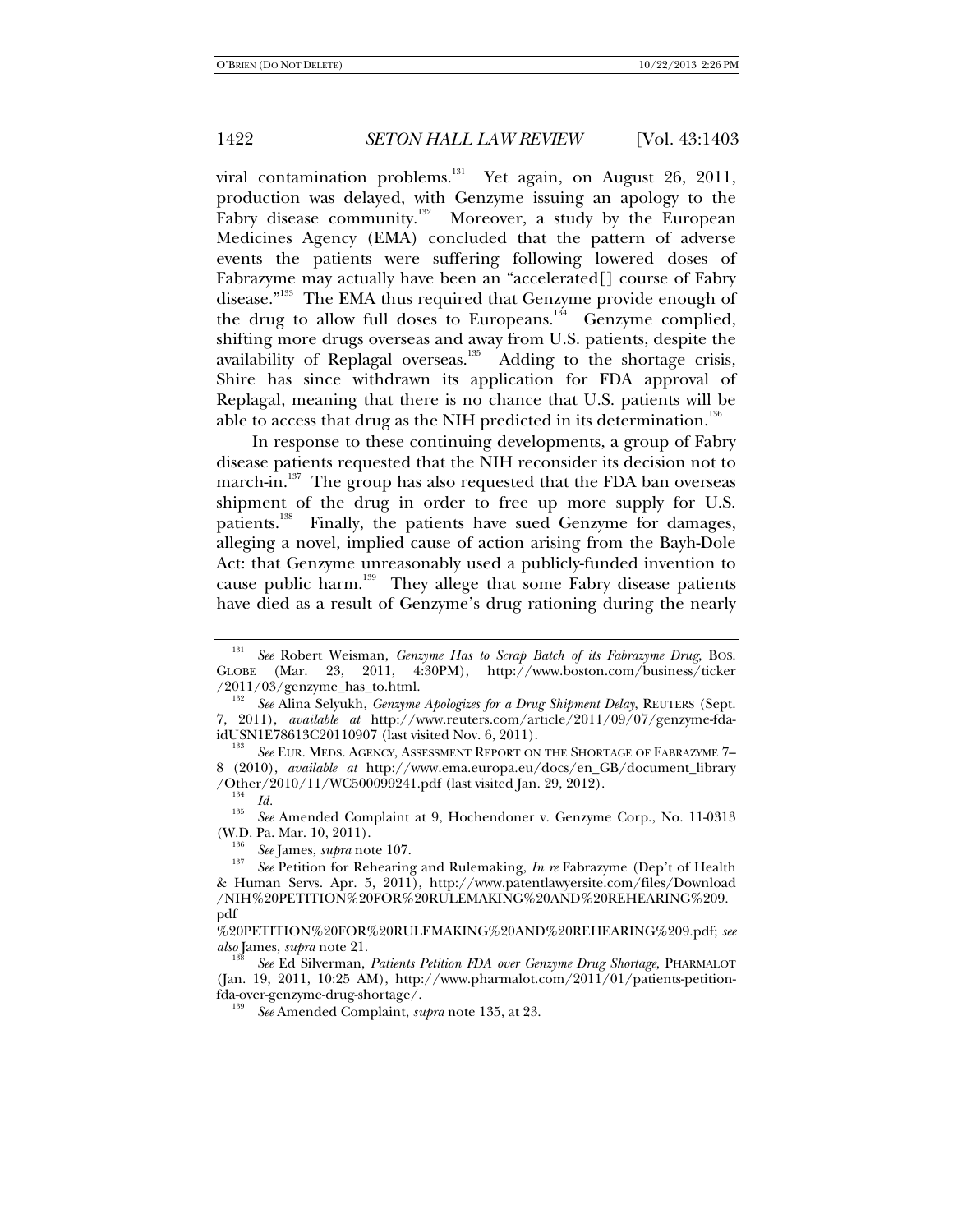three-year shortage.<sup>140</sup>

The patients' request for NIH reconsideration has likely been rendered moot given that Genzyme achieved FDA approval of its new manufacturing facility in January 2012 and resumed full production in March 2012.<sup>141</sup> The shortage, therefore, lasted more than a full year beyond Genzyme's initial prediction, on which the NIH heavily relied in its decision. $142$ 

#### IV. ANALYSIS OF THE MARCH-IN PETITION AND NIH DETERMINATION

The NIH determined that exercising its march-in power in response to health and safety concerns was not warranted on three grounds.<sup>143</sup> First, the NIH argued that a march-in proceeding granting license of the Fabrazyme patents to a responsible third party would not increase the supply of Fabrazyme in the short term because it would take years for any third party's production facility to achieve FDA approval.<sup>144</sup> Second, the NIH cited the fact that no third party had presented itself as seeking FDA approval for an alternative to Fabrazyme.<sup>145</sup> In making this point, the NIH anticipated a counter argument—that no third party would conduct clinical trials or seek FDA approval of an alternative to Fabrazyme because this would leave those companies open to a patent infringement suit.<sup>146</sup> The NIH responded by arguing that Genzyme's patents are not an impediment to a third party seeking regulatory approval because clinical trials are exempt from infringement under the Hatch-Waxman statutory safeharbor provision.<sup>147</sup> Finally, the NIH cited the fact that Genzyme had

<sup>140</sup>*Id.* <sup>141</sup>*See* Albertina Torsoli, *Sanofi's Genzyme Receives FDA Approval of Framingham*  Plant, BLOOMBERG BUSINESSWEEK (Jan. 24, 2012), http://www.businessweek.com /news/2012-01-24/sanofi-s-genzyme-receives-fda-approval-of-framingham-plant.html. 142 *See* Fabrazyme Determination, *supra* note 15, at 9 (noting that Genzyme

predicted full production would resume in the first quarter of 2011).<br><sup>143</sup> *See infra* text accompanying notes 144–49.<br><sup>144</sup> Fabrazyme Determination, *supra* note 15, at 1–2. The NIH emphasized the

difficult and lengthy process of obtaining FDA approval for a biological product such as Fabrazyme to market, irrespective of any patent rights. *Id.* Specifically, any new biological product must complete FDA Investigational New Drug (IND) and Biologic License Application (BLA) approval processes. *See generally* 21 C.F.R. §§ 50, 54, 56, 210, 211, 312, 600, 601, 606 (2006) (describing various points of the approval process facing any organization seeking to produce a Fabrazyme competitor).<br><sup>145</sup> Fabrazyme Determination, *supra* note 15, at 1–2.<br><sup>146</sup> *See* Fabrazyme Determination, *supra* note 15, at 1–2.

<sup>&</sup>lt;sup>147</sup> *Id.* at 1. The Hatch-Waxman statutory safe harbor provision exempts companies from liability for patent infringement claims if their use is "reasonably related to the development and submission of information under a Federal law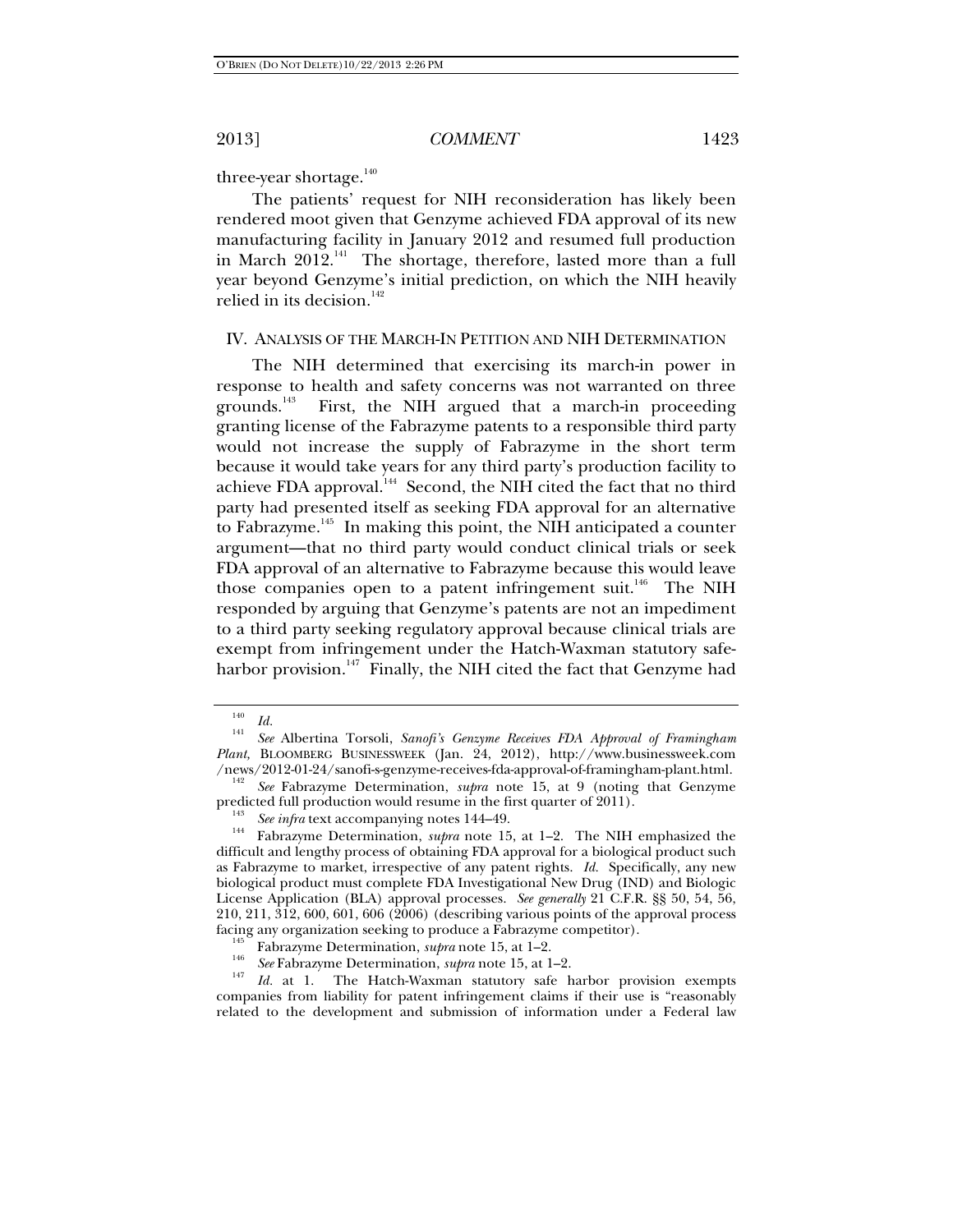promised to resume full production of Fabrazyme in the first half of 2011, and that Genzyme was working diligently and in good faith to make good on its promise.<sup>148</sup> The NIH also noted, in a break from the previous three decisions, that it would monitor the shortage of Fabrazyme and re-evaluate its decision if it received information suggesting either that progress toward restoring the supply of Fabrazyme to meet patient demand was not proceeding as represented by Genzyme, or that a third party with a viable plan to obtain FDA approval to market an alternative to Fabrazyme presented itself.<sup>149</sup>

The NIH's application of the Bayh-Dole Act's march-in provision to the facts of this case was mistaken for several reasons. First, its reasoning was circular and set up a self-fulfilling prophecy because the Hatch-Waxman statutory safe-harbor provision extends only to actions taken to achieve regulatory approval, *not* to actions taken to bring a product to market.<sup>150</sup> Thus, to bring a product to market, a company would have to be granted a compulsory license by the NIH via a march-in (or perhaps negotiate a license with the patent holder). Second, the agency's decision ignores the plain language of the Act as well as the congressional intent underlying that language. Third, and similarly, the NIH's decision effectively defeats one of the Act's principal goals—to protect the public from the nonuse or unreasonable use of publicly funded inventions—by reading the legal standard in such a way that it can essentially never be met by any set of facts. If the public is to receive any protection from drug shortages resulting from patent monopolies<sup>151</sup> then either the NIH must reevaluate its mistaken legal reasoning, or Congress must amend the Bayh-Dole Act to offer greater public protection—lest the circumstances of the Fabrazyme case be repeated in the future.

The NIH's reasoning in the Fabrazyme determination is circular because it places primary emphasis on the fact that no third party had presented itself as ready to achieve regulatory approval for an

which regulates the manufacture, use, or sale of drugs or veterinary biological products." See 35 U.S.C. § 271(e)(1) (2006) (commonly known as the Hatch-See 35 U.S.C. § 271(e)(1) (2006) (commonly known as the Hatch-Waxman Safe Harbor Provision). Thus, as per the NIH's reasoning, a company seeking FDA approval of a Fabrazyme competitor would not have to fear a patent infringement suit brought by Genzyme because they would be protected by Hatch-Waxman while they were developing the drug. *See generally* Merck KGaA v. InTegra

LifeSciences I, Ltd., 545 U.S. 193, 202–03 (2005).<br><sup>148</sup> Fabrazyme Determination, *supra* note 15, at 1–2.<br>*1*49 *Id.* 

<sup>&</sup>lt;sup>150</sup> 35 U.S.C. § 271(e)(1). These are drugs whose development was funded by the public, no less.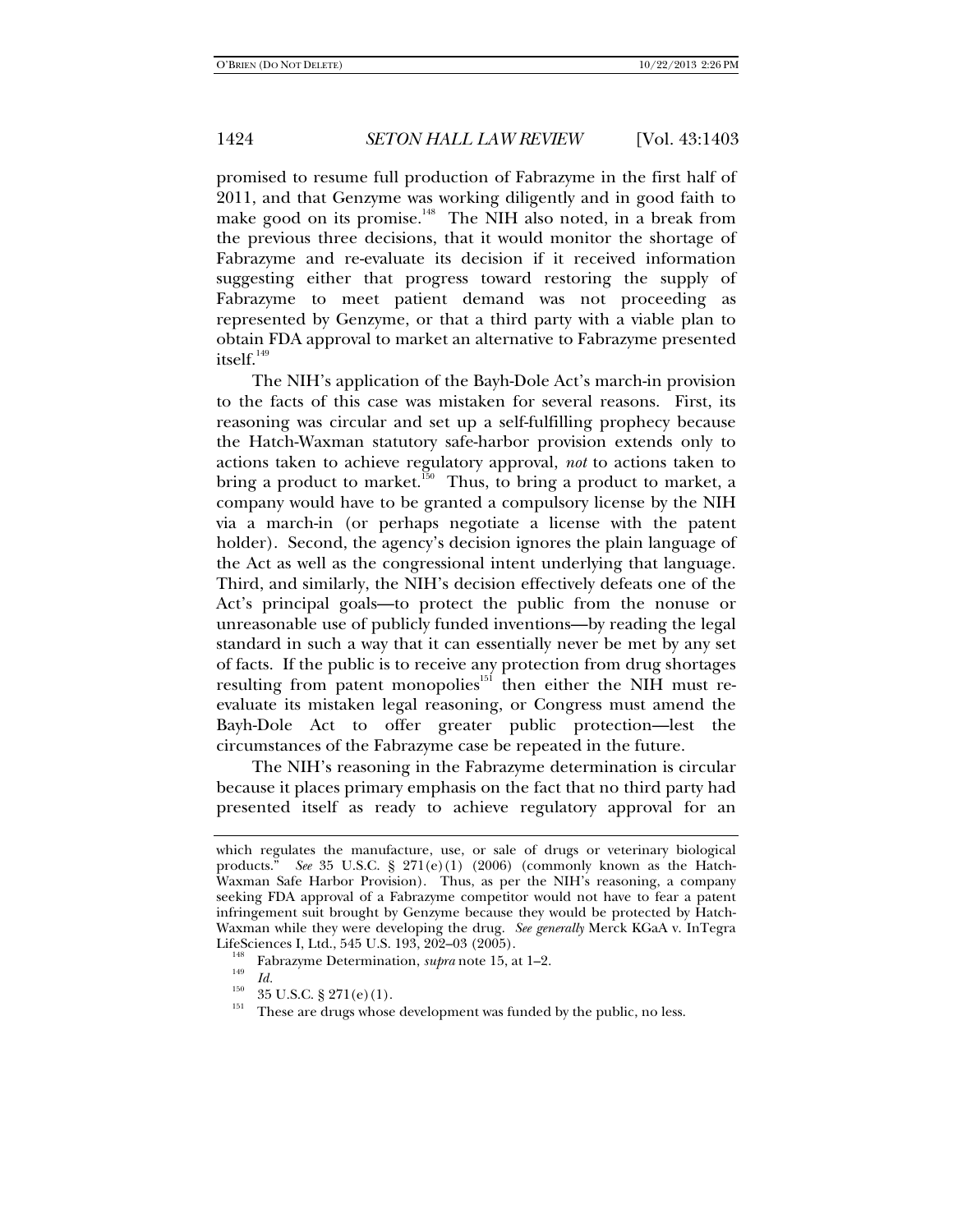alternative to Fabrazyme. But, in refusing to march-in on those grounds, the NIH effectively created a situation where no third party will *ever* present itself—a self-fulfilling prophecy. The NIH argued that a third party should be willing to seek FDA approval of a competing drug even without a march-in because it can do so without fear of a patent infringement suit under the Hatch-Waxman statutory safe-harbor provision.<sup>152</sup> The NIH's reasoning, however, overlooks the fact that simply because a company hypothetically *could* seek FDA approval without infringing upon the Fabrazyme patents and then request a march-in does not by extension mean that a company *will* do so. Indeed, companies will almost certainly not seek regulatory approval of a competing product absent a march-in first because bringing a product to market *is not exempt* from patent infringement suits by the safe-harbor provision.<sup>153</sup> Although the Hatch-Waxman safe-harbor provision exempts actions that are related to seeking regulatory approval, that safety does not extend to selling the product on the open market after regulatory approval is achieved.<sup>154</sup> Thus, the NIH expects a company to seek FDA approval of a competing (and patent-infringing) drug, and then request that the NIH marchin and compel the granting of a patent license so it can sell its drug on the open market. This asks a company to take on the great risk of investing a large sum of money in achieving regulatory approval and then hoping that the NIH marches-in and grants a compulsory license. Especially in light of the fact that no government agency has *ever* used its march-in authority,<sup>155</sup> it should not be surprising that no company has endeavored to do this, thereby fulfilling the NIH's prophecy.<sup>156</sup>

Certainly, a march-in would not guarantee that a third party would immediately present itself as ready and willing to produce a competing product. But marching-in first, before a company decides to seek regulatory approval, dramatically lessens the risk that any

<sup>&</sup>lt;sup>152</sup> See *supra* text accompanying note 147.<br><sup>153</sup> 35 U.S.C. § 271(e)(1).<br><sup>154</sup> See id. (exempting companies from liability for patent infringement claims if their actions are "reasonably related to the development and submission of information under a Federal law which regulates the manufacture, use, or sale of drugs or veterinary biological products").<br>
See McCabe, *supra* note 14, at 649.

<sup>&</sup>lt;sup>156</sup> Indeed, the NIH's determination seems to implicitly recognize this, stating that it will reconsider its decision "*in the unlikely event*" that they receive information that a third party has presented itself as ready and willing to seek regulatory approval of a competing drug. Fabrazyme Determination, *supra* note 16, at 2 (emphasis added).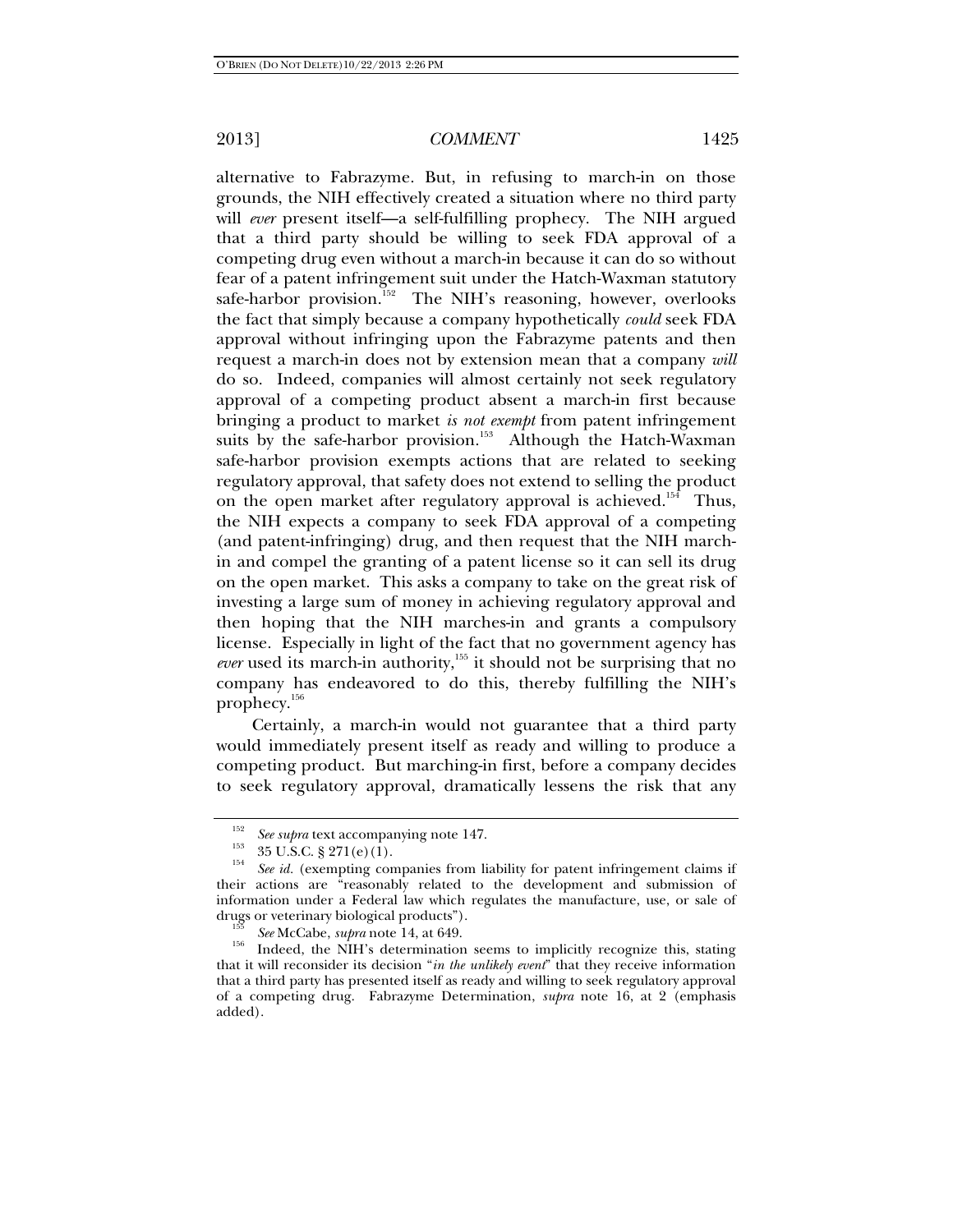company contemplating this course of action would have to take on, and would therefore drastically increase the chances that such a company might present itself. Thus, the NIH's reasoning is circular: by declining to march-in until a third party has presented itself, it has effectively guaranteed that no such party will ever appear. This limits the scope of march-in authority so drastically as to effectively read it out of the Bayh-Dole Act.

The NIH's reasoning also ignores the Bayh-Dole Act's plain language and Congress's intent. As a preliminary matter, the underproduction of Fabrazyme clearly constitutes a "health or safety need[]" within the meaning of the Act.<sup>157</sup> This view is supported by the NIH's determination in the CellPro case, where the agency determined that the choice of any patient or doctor to utilize a particular product creates a health or safety need, and that the NIH will not second guess these decisions.<sup>158</sup> It is also clear that these health and safety needs are not being "reasonably satisfied"<sup>159</sup> by Genzyme, as the underproduction of Fabrazyme has allegedly resulted in an accelerated course of the disease and the deaths of three patients.<sup>160</sup> Although not clearly stated by the NIH, the only limiting language available in the Act to support the view that a march-in is not appropriate is the requirement that action on the part of the federal funding agency be "necessary to alleviate" the unmet health or safety needs.<sup>161</sup> The NIH, in stating that it will not march-in absent a third party achieving regulatory approval of a competing drug, is interpreting the Act to require that the agency be the last party to take action in the multi-step process required to bring a competing drug to market. Thus, the NIH is interpreting "necessary" as meaning strictly necessary.

This interpretation of when action is "necessary" is not a valid means of statutory interpretation. Such an interpretation would make action on the part of the NIH both necessary and sufficient to alleviate the unmet health need.<sup>162</sup> Regardless of the fact that there is

<sup>&</sup>lt;sup>157</sup> 35 U.S.C. § 203(a)(2).<br><sup>158</sup> See supra text accompanying notes 77–80.

<sup>&</sup>lt;sup>159</sup> 35 U.S.C. § 203(a)(3).<br><sup>160</sup> *See* Fabry Patients' Petition, *supra* note 113.<br><sup>161</sup> 35 U.S.C. § 203(a)(2).<br>Additionally, this author could find no cases in any context which have construed a statute's use of the word "necessary" to mean absolutely necessary. Indeed, in the context of constitutional law the Supreme Court has written that "the word 'necessary' does not mean 'absolutely necessary.'" United States v. Comstock, 130 S. Ct. 1949, 1956 (2010) (discussing the Necessary and Proper clause).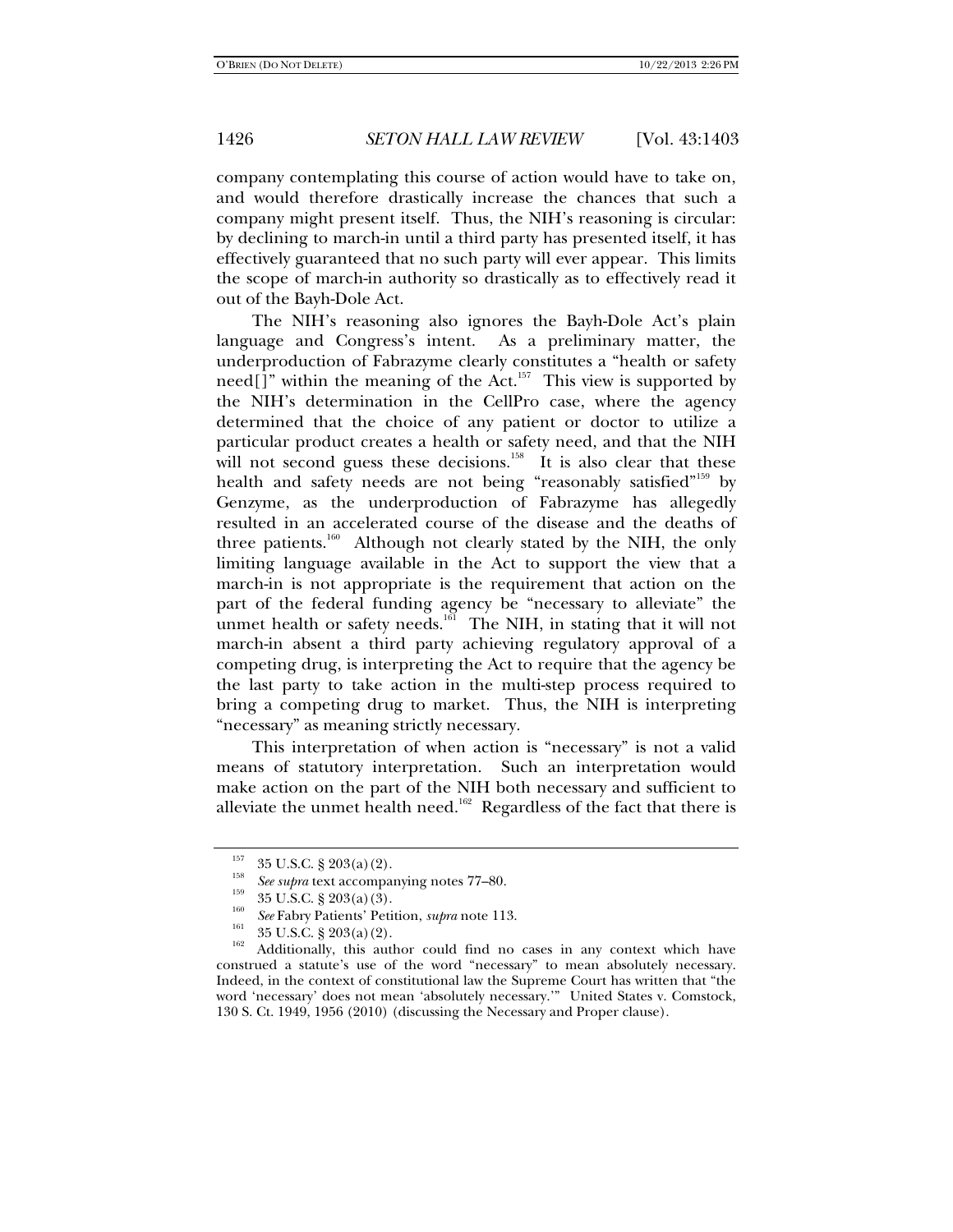no third party, a march-in is still a necessary (though not sufficient) predicate action to allow any third party, whether present or not, to legally produce a Fabrazyme competitor. Without an exercise of the NIH's march-in authority, the health and safety needs of the Fabry community will go unmet, and action by the NIH is "necessary" to alleviate those needs. In fact, considering the history of march-in proceedings since Bayh-Dole's enactment, most third parties would be right to assume that the NIH will never march in, and thus decide not to attempt to produce a Fabrazyme competitor because the chance of receiving a compelled license via a march-in is effectively zero. Therefore, the NIH's granting of an open license under its march-in authority is "necessary" in order to motivate third parties.

The NIH, however, did not engage in such a close examination of the statutory language in deciding the scope of its march-in authority, and instead simply stated that a march-in was not appropriate.<sup>163</sup> Notwithstanding its limited analysis, its determination still ignored the Act's clear congressional intent. One of the Act's principal goals, expressed in the "Policy and Objective" section, is to "protect the public against the nonuse or unreasonable use of inventions . . . . .<sup>"164</sup> As noted, the Act's sponsors viewed march-in rights as the primary mechanism to effectuate this goal.<sup>165</sup> The Act's proponents argued that "the public is adequately protected through appropriate march-in provisions."<sup>166</sup> In commenting on the bill, the Department of Energy viewed a march-in as unlikely, but noted that "[i]f and when negative effects result from allowing a contractor to retain title to an invention of commercial importance, march-in rights are there to address them."167 Contemporary legal scholarship,

<sup>163</sup> <sup>164</sup> *See* Fabrazyme Determination, *supra* note 15.<br><sup>165</sup> 35 U.S.C. § 200.<br><sup>165</sup> *See* discussion *supra* note 55.

*Patent and Trademark Law Amendments of 1980: Hearing on H.R. 6933 Before the Subcomm. on Legis. and Nat'l Sec. of the H. Comm. on the Judiciary*, 96th Cong. 355 (1980) (statement of Mr. Bremer, Pres., Soc'y of Univ. Patent Adm'rs) ("the public is adequately protected through appropriate march-in provisions").

*The University and Small Business Patent Procedures Act: Hearing on S. 414 Before the S. Comm. on the Judiciary*, 96th Congress 56 (1980) (letter from Elmer B. Staats, Comptroller Gen. of the U.S.). Mr. Staats further elaborated that:

The Department [of Energy] believes that march-in rights, although available to the Government for more than 10 years, have not been utilized because [problems arising from granting patent rights to government contractors] are illusionary and not actual. *If and when negative effects result from allowing a contractor to retain title to an invention of commercial importance, march-in rights are there to address them*. Otherwise DOE believes they will never be used.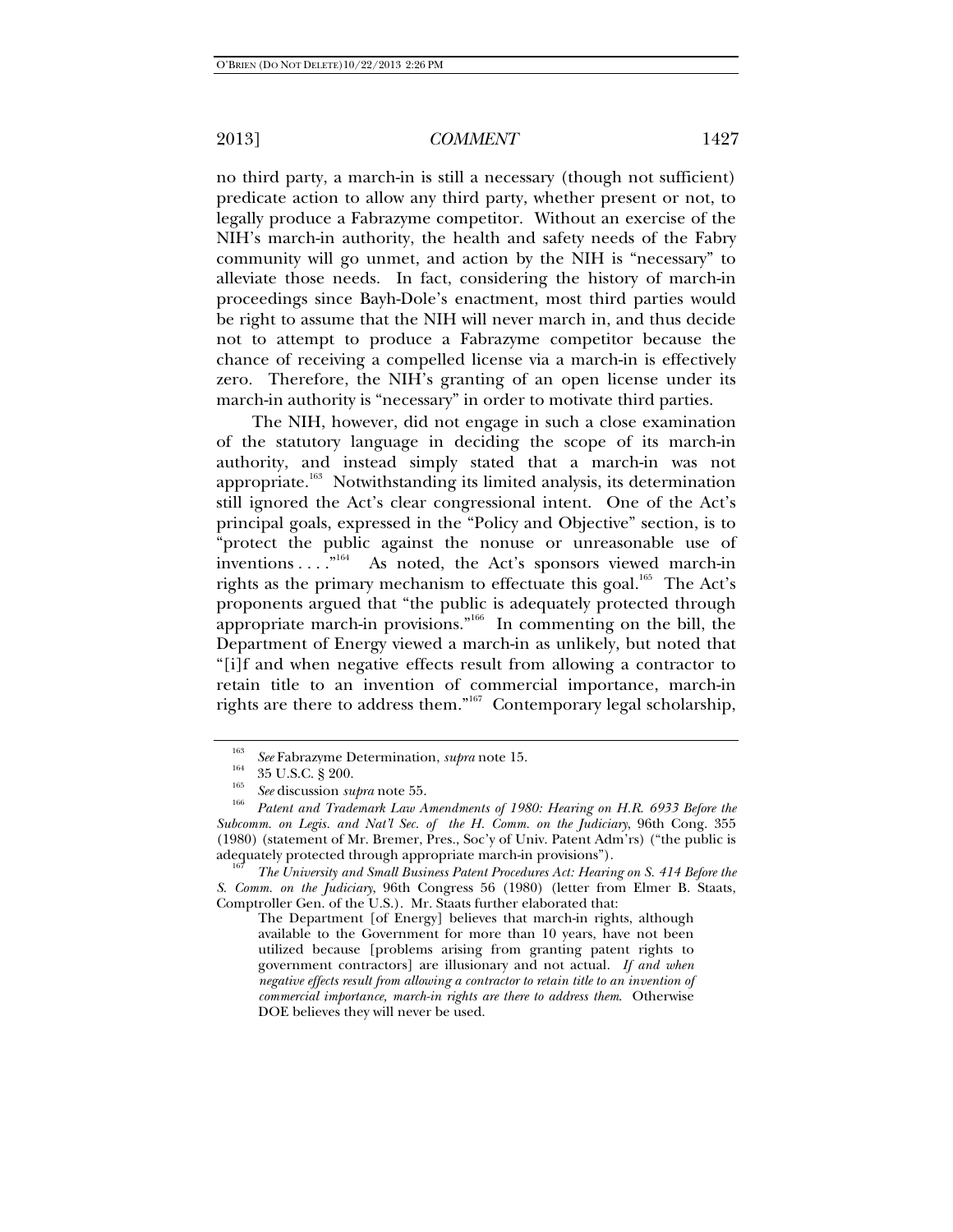in reviewing the legislative history of the Act, has similarly concluded that march-in rights were viewed as the primary means of protecting the public.<sup>168</sup> In the Fabry case, the unreasonable use of a federally funded invention caused a great health and safety need, but the NIH ignored the primary mechanism inserted into the Act to ensure such need was met. The NIH's interpretation of its legal authority has thus defeated the public protection goal of the Act by ignoring the mechanism intended to further that goal.

The NIH, however, has the ability to correct its mistaken interpretation. The agency has been petitioned by the Fabry patients again, requesting a reconsideration of the march-in determination and a rule clarification.<sup>169</sup> At this point, given that the FDA has cleared Genzyme's new production facility, an NIH march-in is almost certain not to occur. The NIH should, however, issue a rule clarification correcting its prior mistaken determination in order to send a message that the Bayh-Dole Act's public protection measures are functional and to make clear that it will exercise its march-in authority in future drug-shortage cases. The NIH should do so not only because its legal determination was incorrect, but because two factual assumptions upon which it heavily relied (that Genzyme would resume full production in the first half of 2011 and that Replagal would be made widely available in the United States) were proven to be completely wrong.<sup>170</sup> A reconsideration of its determination will at least serve as a reminder to other holders of publically funded patent monopolies that if they abuse the invention which has been entrusted to them by taxpayers the NIH still has the will to march-in. If the NIH adheres to its mistaken view it will have sent a message to pharmaceutical companies everywhere that in the event of a large-scale drug shortage their patents are not in danger.

*Id.* (emphasis added).

<sup>168</sup> *See* Tamsen Valoir, *Government Funded Inventions: The Bayh-Dole Act and the*  Hopkins v. CellPro *March-in Rights Controversy*, 8 TEX. INTELL. PROP. L.J. 211, 218–19 (2000) (arguing that balancing public versus private benefits is a primary concern of the Bayh-Dole Act and that march-in rights exist in order to protect the public welfare). 169 *See In re* Fabrazyme, *supra* note 137, at 3; *see also* James, *supra* note 21. 170

*Compare* Fabrazyme Determination, *supra* note 15, at 2 (noting that Genzyme had promised to resume full production in the first half of 2011), *with* Stovall, *supra* note 25 (noting that full production of Fabrazyme will not resume until at least March 2012): *also compare* Fabrazyme Determination, *supra* note 15, at 7 (noting that Shire was seeking FDA approval for its Fabry disease treatment, Replagal) *with* James, *supra* note 107 (noting that Shire has withdrawn its application for FDA approval of Replagal).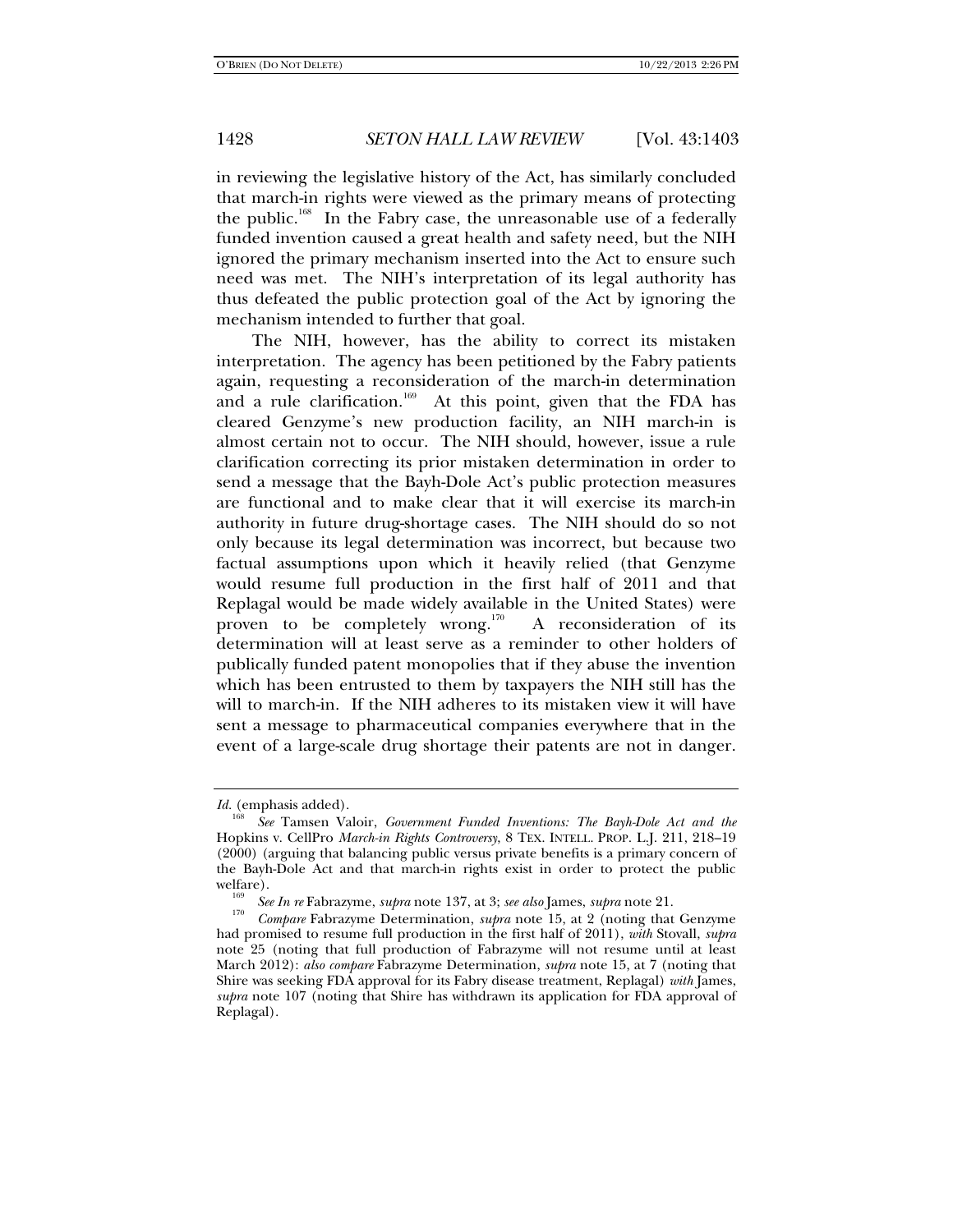A return to the Act's original intent will provide additional motivation to holders of publicly funded patent monopolies to avoid the mistakes made by Genzyme.

### V. BAYH-DOLE REFORM

Unfortunately, the possibility of the NIH revisiting its determination to correct its mistaken legal interpretation of its march-in authority may fairly be described as unlikely, at best. The NIH's likely adherence to its mistaken interpretation of its legal authority, coupled with the lengthy procedure required to exercise the march-in power, demonstrates the need for reform.

As noted, the lengthy march-in procedure limits its utility in an emergency situation, such as a drug shortage. $171$  Especially when one considers that FDA approval $172$  would have to be satisfied as well as the march-in procedures, the ability of the Act's march-in rights provision to offer adequate public protections in public health emergencies is even more severely curtailed.<sup>173</sup> The Fabry disease community's plight is a vivid illustration of this. The mistaken determination by the NIH, coupled with the march-in right's limited utility in an emergency situation, served to defeat the ability of the Act to effectuate its goal of protecting the public health and safety. Indeed, it seems as though the fears that the Act's detractors expressed while the Act was before Congress have been wholly realized: march-in rights have become nothing more than a "paper tiger," offering the public nothing more than the appearance of protection from misuse of the inventions it funded.<sup>174</sup> While march-in rights may have previously existed as an existential threat to patent holders after the

'alleviating health or safety needs.'"). 174 *See Patent and Trademark Law Amendments of 1980: Hearing on H.R. 6933 Before the Subcomm. on Legis. and Nat'l Sec. of the H. Comm. on Gov't Operations*, 96th Cong.. 55 (1980) [hereinafter *Patent and Trademark Law Amendments of 1980*] (statement of Rep. Jack Brooks, Chairman, Comm. on Gov't Operations) ("The Government does not use its march-in rights one in a million times. . . . I think that it is a paper tiger. I think we can forget [march-in rights] as a realistic protection for the public.").

<sup>&</sup>lt;sup>171</sup> See supra text accompanying note 59 describing the march-in procedure.

<sup>&</sup>lt;sup>1/2</sup> See supra text accompanying note 144 describing the FDA-approval process.<br><sup>173</sup> See GAO gapant, subus pata 60, at 15. ("Manak in authority gauld have limit

*See* GAO report, *supra* note 60, at 15 ("March-in authority could have limited utility in an emergency situation such as an important public health issue."); McGarey & Levey, *supra* note 34, at 1100–10 ("In a case where march-in was justified by a health care emergency, the administrative process would likely not be expeditious enough to address the situation."); Rai & Eisenberg, *supra* note 5, at 290 ("The tolerance for protracted delays inherent in the current process is at odds with the time-sensitive nature of the interests reflected in the substantive standard, such as achieving practical application of the invention 'within a reasonable time' and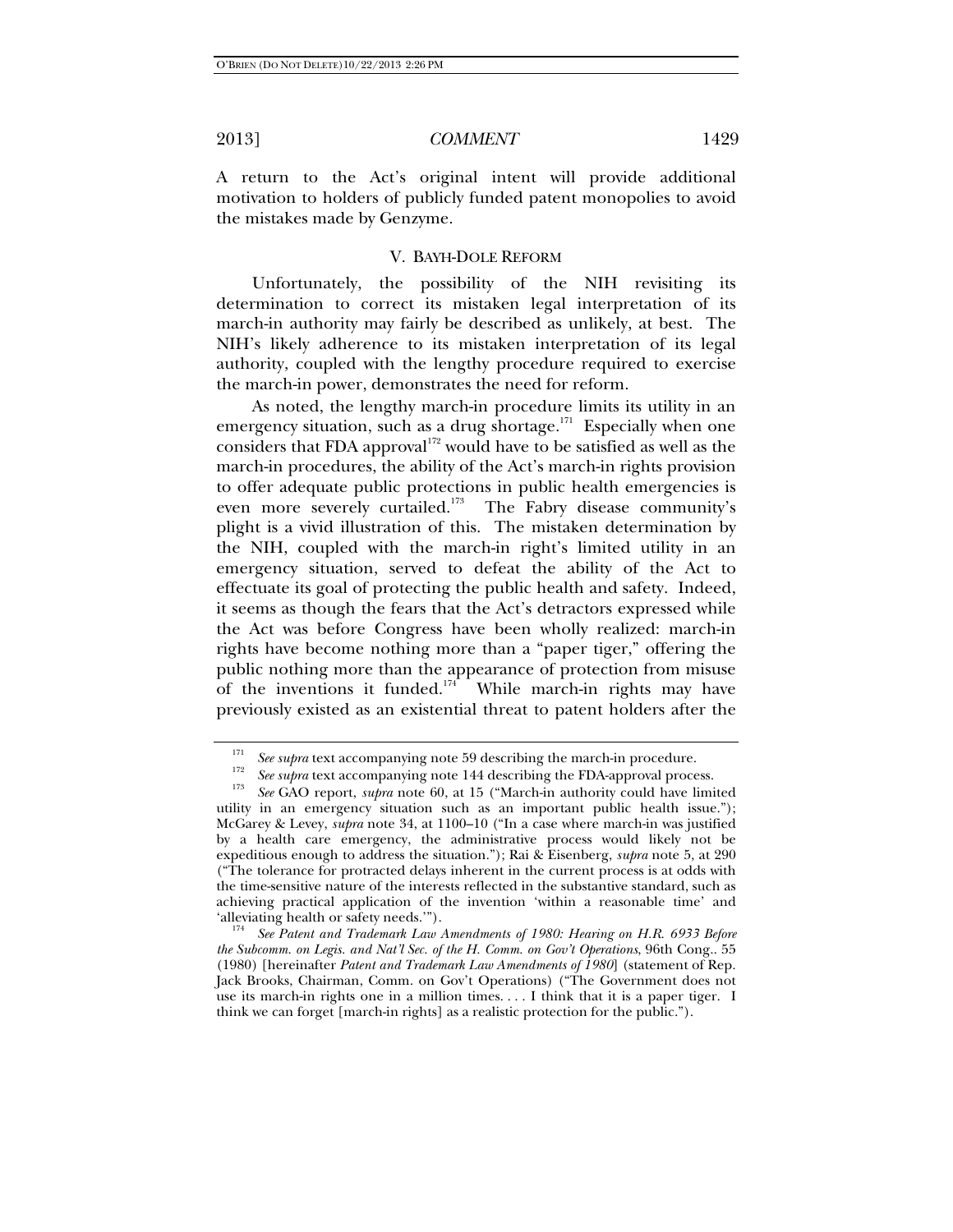Fabrazyme decision, it is probably safe for the current holders of publicly funded patents to conclude that they have nothing to fear from the march-in provision—that the provision constitutes nothing more than an empty threat which will never actually be exercised, no matter how egregious the harm being inflicted upon the public health and safety.

While the public derives substantial benefit from the Bayh-Dole Act's success in increasing commercialization of publicly funded research, $175$  taxpayers also deserve at least some sort of functional mechanism to protect them from the "unreasonable use" of inventions funded by taxpayer dollars, especially when such use threatens the public health and safety. If the NIH refuses to ever utilize the primary mechanism intended for that purpose—either out of concern for the length of the proceedings or sheer lack of political will—then the public has no such protection. Accordingly, Congress should enact modest reforms of the Act aimed at two goals: (1) specifying with greater clarity what circumstances warrant a march-in; and (2) streamlining the procedural hurdles currently encumbering the decision to move forward with a march-in, especially in cases where the public health or safety is threatened, such as a drug shortage like the Fabrazyme case.<sup>176</sup>

In the case of a future drug shortage similar to the Fabrazyme case, Congress should specify whether or not the presence of a third party manufacturer is a necessary pre-condition to a march-in. Additionally, in these cases, Congress should consider putting in place a procedure under which the NIH and the FDA can work cooperatively. In the Fabrazyme case, for instance, the hurdles of achieving FDA approval for an alternative to Fabrazyme likely prevented a third party from seeking a patent license compelled by the NIH via a march-in. $177$  In cases where a proven, effective drug already exists but is in short supply, Congress should contemplate enacting a shorter route to FDA approval by a third party who receives a patent license via a march-in in order to restore the drug supply as quickly as possible. This should not raise substantial

<sup>175</sup> *See* McCabe, *supra* note 14, at 665–66 (arguing that the public receives substantial long term benefits from increased commercialization of publically funded

See Rai & Eisenberg, *supra* note 5, at 311 (arguing that the requirement that march-in authority be held in abeyance pending exhaustion of all court appeals by

The route to FDA approval for a biological product "highly similar" to a product already on the market is currently governed by 42 U.S.C. § 262 (2010).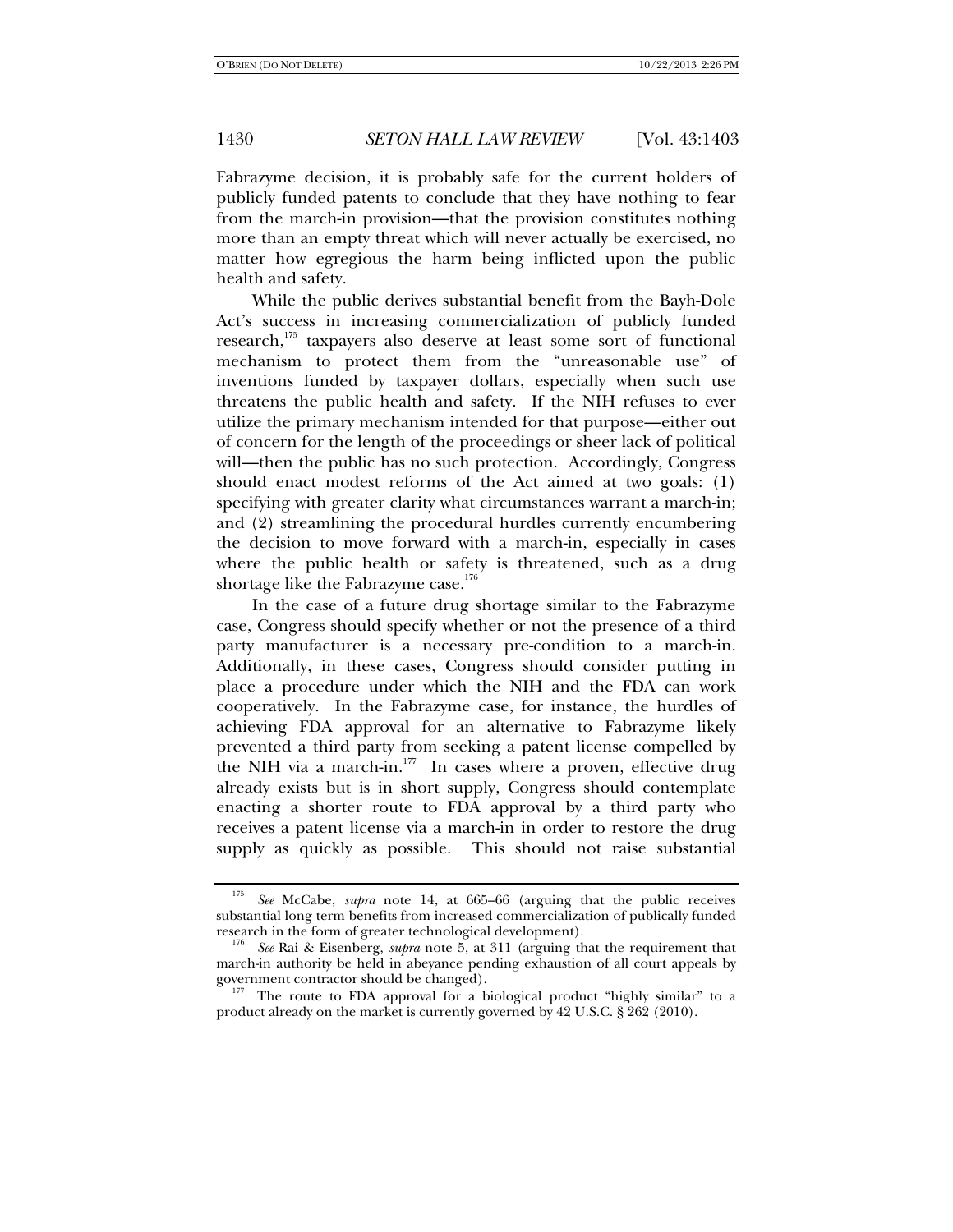concerns for investors, as march-ins would continue to be rare so long as companies avoid undersupplying the market—something already in their best interest anyway.<sup>178</sup> Additionally, under circumstances like the Fabry disease case, the NIH could attach reasonable royalty terms to any license compelled under a march-in to further defray the risk of lost profits in the event of a drug shortage.

Congress should also streamline the current march-in procedure, at least in cases where the public health or safety is threatened. Indeed, as noted previously, the current procedure actually serves to defeat the Act's goal of protecting the public health and safety.179 These reforms are modest but would go a long way towards restoring the Act's ability to effectuate its goal of protecting the public. Without these reforms, or the NIH showing greater political will to correct its mistaken legal interpretation of the current march-in-provision, the march-in rights provision can no long be honestly described "as a realistic protection for the public."<sup>180</sup>

#### VI. CONCLUSION

In retaining march-in rights over federally funded research, Congress endeavored to balance private interests with those of the public. While the Bayh-Dole Act has certainly been successful at one of its primary goals—commercializing the products of federally funded research—the Fabryazme case demonstrates its failure in effectuating another primary goal: protecting the public health and safety from the nonuse or unreasonable use of inventions funded by taxpayer dollars. This failure is a product of both the NIH's mistaken legal interpretation of the Act and the burdensome nature of the march-in process. The statutory authority does exist for the NIH to march-in in the Fabrazyme case, despite its failure to do so. This case is precisely the type of situation Congress intended to remedy by

<sup>&</sup>lt;sup>178</sup> *See* GAO report, *supra* note 60, at 15 (arguing that the potential for an agency march-in is far less important to investors than other risks faced when deciding whether or not to invest in a product, and noting that investors believe that so long as march-ins are rare and licensees are careful to follow the requirements of the Bayh-Dole Act, the flow of federally funded inventions to market should not be

negatively *See* discussion *supra* note 61.<br><sup>180</sup> *See Patent and Trademark Law Amendments of 1980* (statement of Rep. Jack Brooks, Chairman, Comm. on Gov't Operations) ("The Government does not use its march-in rights one in a million times. . . . I think that it is a paper tiger. I think we can forget [march-in rights] as a realistic protection for the public.").